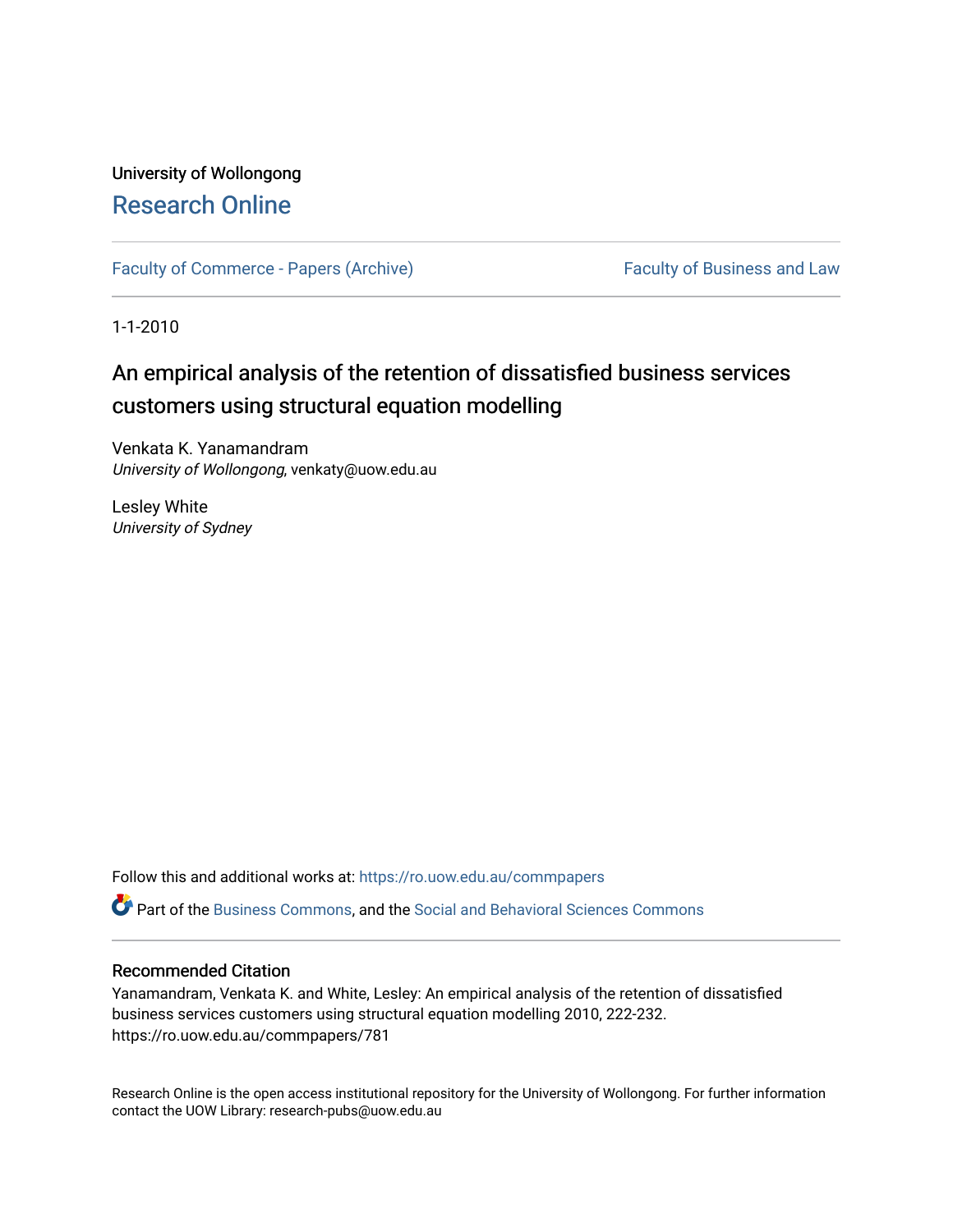## An empirical analysis of the retention of dissatisfied business services customers using structural equation modelling

## **Abstract**

This study extends the body of literature concerning service switching, complaint handling, dependence and commitment by investigating why dissatisfied B2B customers do not switch service providers. Specifically, it develops and tests a social exchange-based model examining how dissatisfied, but behaviourally loyal, customers act in terms of their repurchase intentions. A conceptual model, specifying a set of hypothesised relationships between dimensions of switching costs, interpersonal relationships, dimensions of complaint handling, satisfaction with complaint handling, attractiveness of alternatives, dependence, calculative commitment and repurchase intentions, was examined using AMOS 17.0 on a sample of 376 business directors/managers from responding organisations. The results show that satisfaction with complaint handling, benefit-loss costs, dependence and calculative commitment significantly increase customers' repurchase intentions. The findings also indicate that dependence, interpersonal relationships and specific types of switching costs influence customers' calculative commitment, and the latter influences intentions to repurchase services. The study builds on the Investment Model by including justice components, and examines the effects of different types of antecedents on calculative commitment that have previously not been examined.

## Keywords

empirical, services, analysis, customers, structural, equation, modelling, retention, dissatisfied, business

## **Disciplines**

Business | Social and Behavioral Sciences

## Publication Details

Yanamandram, V. K. & White, L. (2010). An empirical analysis of the retention of dissatisfied business services customers using structural equation modelling. Australasian Marketing Journal, 18 (4), 222-232.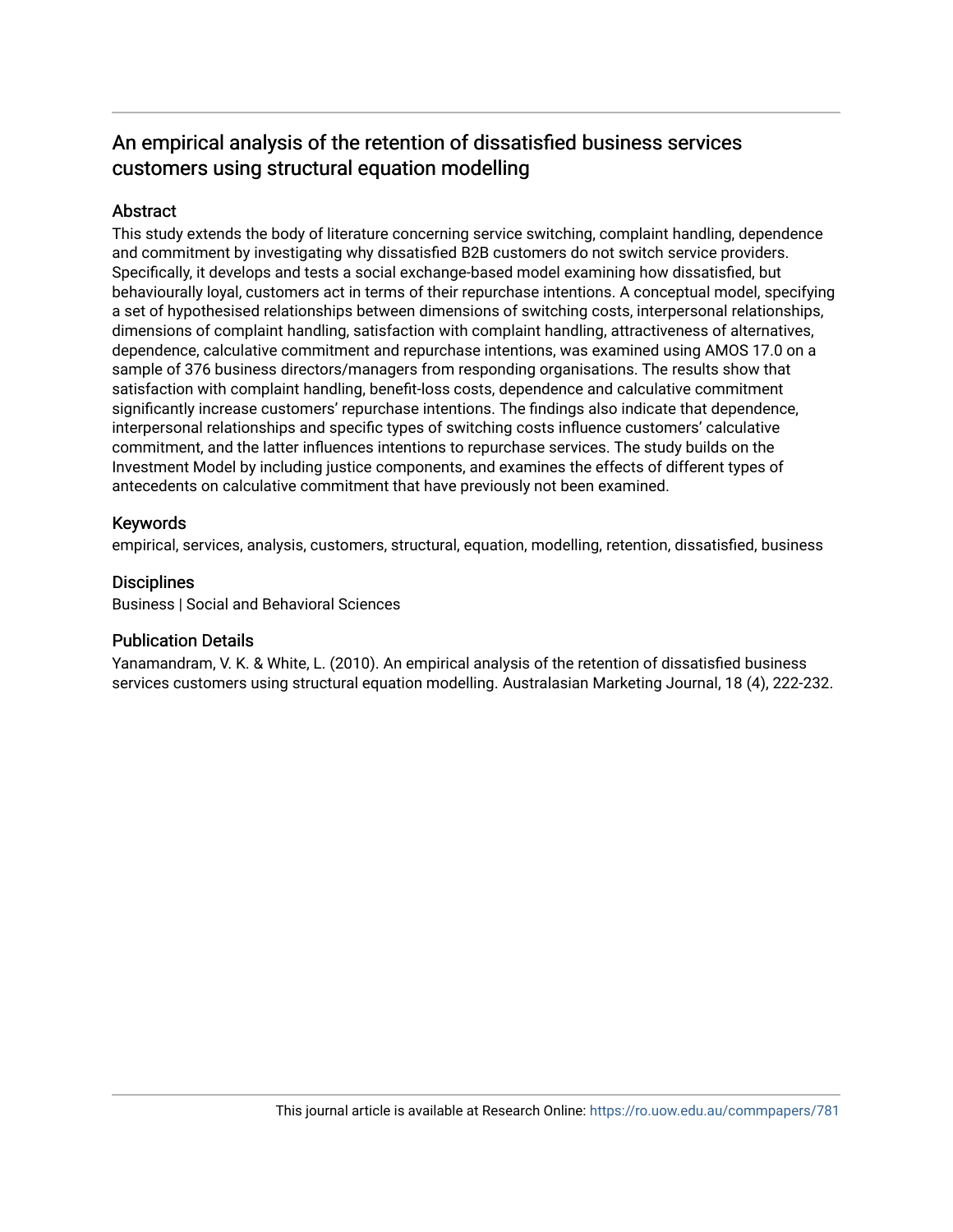## **An Empirical Analysis of the Retention of Dissatisfied Business Services Customers using Structural Equation Modelling**

## **Abstract**

This study extends the body of literature concerning service switching, complaint handling, dependence and commitment by investigating why dissatisfied B2B customers do not switch service providers. Specifically, it develops and tests a social exchange-based model examining how dissatisfied, but behaviourally loyal, customers act in terms of their repurchase intentions. A conceptual model, specifying a set of hypothesised relationships between dimensions of switching costs, interpersonal relationships, dimensions of complaint handling, satisfaction with complaint handling, attractiveness of alternatives, dependence, calculative commitment and repurchase intentions, was examined using AMOS 17.0 on a sample of 376 business directors/managers from responding organisations. The results show that satisfaction with complaint handling, benefit-loss costs, dependence and calculative commitment significantly increase customers' repurchase intentions. The findings also indicate that dependence, interpersonal relationships and specific types of switching costs influence customers' calculative commitment, and the latter influences intentions to repurchase services. The study builds on the Investment Model by including justice components, and examines the effects of different types of antecedents on calculative commitment that have previously not been examined.

**Keywords:** Dissatisfied customers, Business services, Customer retention, Dependence, Calculative commitment, Social exchange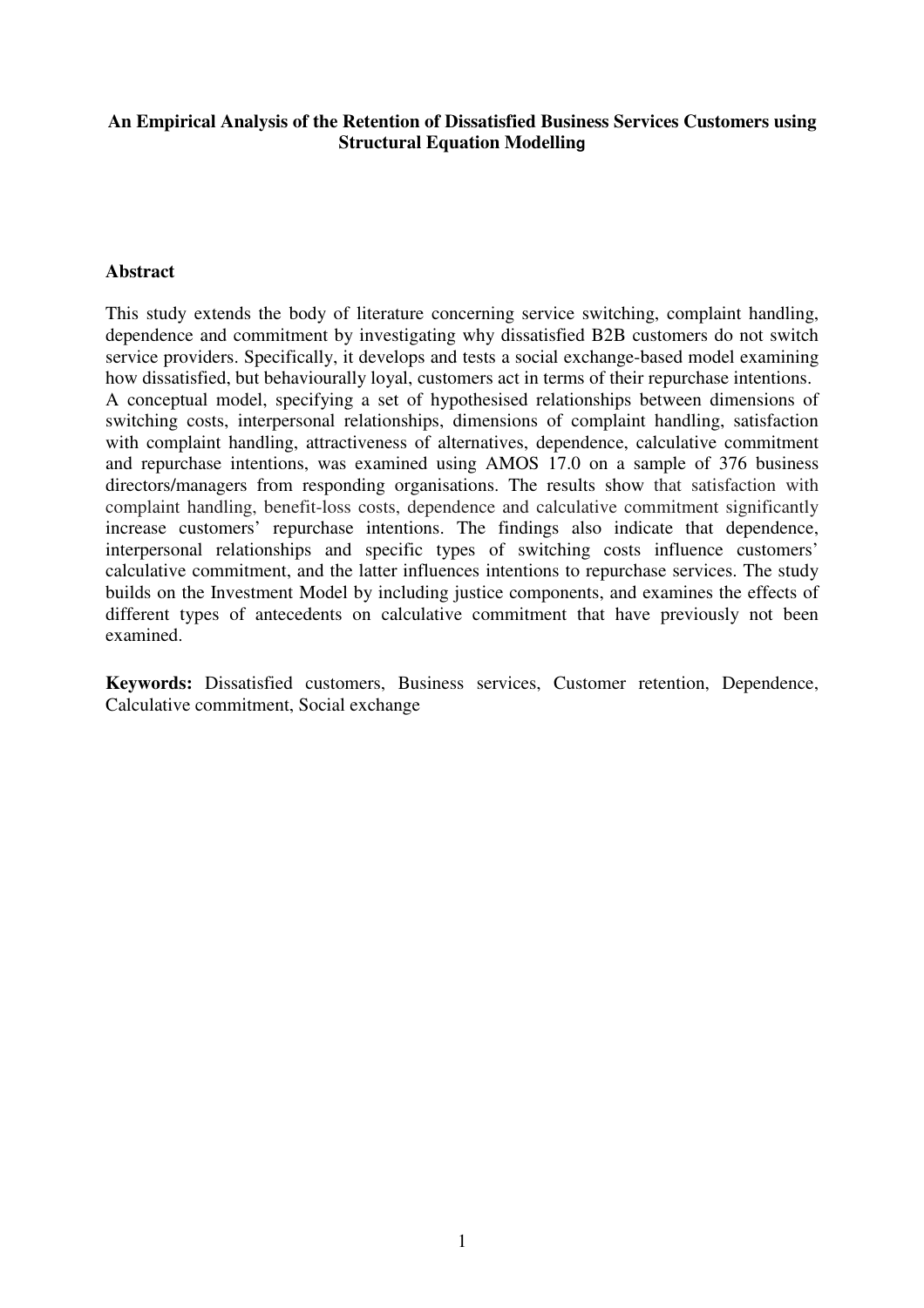#### **1. Introduction**

The benefits to service providers of customer retention can be significant. However, service practitioners are increasingly concerned about the retention of customers because of customer switching behaviour. For example, Teradata reports that 79% of bank executives indicate that preventing customer defection is a key competitive issue (Sweeney and Swait, 2008) — an understandable concern, because defecting customers adversely affect market share, profits and future revenues (Reichheld and Sasser, 1990).

The strategic importance of customer retention and the costs associated with customer switching behaviour mean that researchers have focused on investigating the switching and/or staying behaviour of customers in the business-to-consumer (B2C) services sector, specifically: (1) processes or behaviours associated with relationship switching (e.g. Keaveney, 1995; Roos *et al.*, 2004; Tuominen and Kettunen, 2003); (2) what influences switching behaviour (e.g. Bansal *et al*., 2004); (3) differences between switchers and stayers (e.g. Ganesh *et al*., 2000); and (4) what encourages people to remain in relationships by deterring them from leaving (e.g. Burnham *et al*., 2003; Colgate *et al.*, 2007; Jones *et al*., 2007; Patterson, 2004; Patterson and Smith, 2003).

Although previous research provides a foundation for understanding the development, defection and maintenance of sound relationships, only limited work exists on the continuation of troubled business-to-business (B2B) relationships (Colgate and Norris, 2001; Tahtinen and Vaaland, 2006). Scholars note that future research should examine reasons for staying after a switching dilemma in a B2B services context (Colgate *et al*., 2007) and should also explore the impact of dissatisfaction on the effects of buyer entrapment in a business service context (Liu, 2006). This paper addresses these gaps in existing research by examining why dissatisfied customers do not switch service providers. Specifically, the paper develops and tests a social exchange-based model examining how dissatisfied, but behaviourally loyal, customers act in terms of their repurchase intentions. The paper extends the body of literature concerning service switching, complaint handling, dependence and commitment, and focuses on an important but neglected area, B2B services.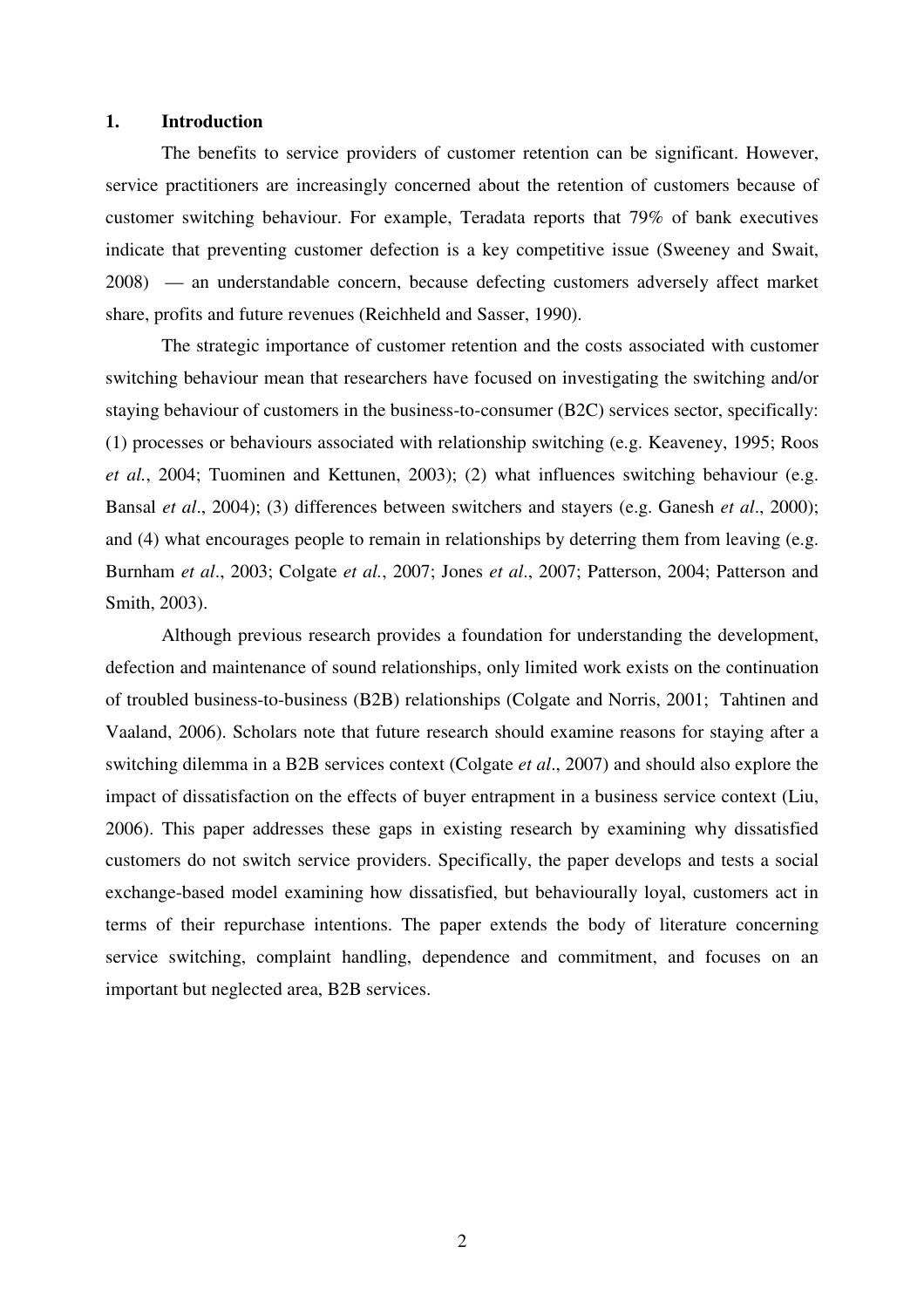#### **2. Theoretical framework**

The investment model of personal relationships (Rusbult *et al*., 1998) extends interdependence theory propositions to analyse the tendency to persist in a relationship, and accounts for dependence and commitment development in two respects. First, the model asserts that satisfaction, quality of alternatives and investment size influence dependence. Second, the model suggests that commitment emerges as a consequence of increasing dependence. However, the model does not explicitly consider justice in the achievement of satisfaction; rather, satisfaction in a relationship is achieved when the relationship provides high rewards and low costs. The inclusion of justice in the current research is critical, because customers expect fair resolutions to service failures and complaints (Goodwin and Ross, 1992). For a detailed review of the theoretical framework, see Yanamandram and White (in press).

## **3. Research model and hypotheses<sup>1</sup>**

Insert Figure 1 about here

\_\_\_\_\_\_\_\_\_\_\_\_\_\_\_\_\_\_\_\_\_

\_\_\_\_\_\_\_\_\_\_\_\_\_\_\_\_\_\_\_\_\_

## *3.1. Repurchase intentions*

 $\overline{a}$ 

Repurchase intentions is the dependent variable in Figure 1. Repurchase intentions represent a customer's judgment about again buying a designated service from the same service provider, considering the customer's current situation (Hellier *et al*., 2003). In this current study, repurchase intentions indicate the degree that people are willing or reluctant to purchase and how much effort they will exert during purchasing (Ajzen, 1991).

## *3.2. Effects on satisfaction with complaint handling*

Service failures comprise instances of conflict situations and the justice theory explains customers' reactions to conflict situations (Goodwin and Ross, 1992). The literature identifies three dimensions of perceived justice: (1) Distributive justice describes a customer's perception of fairness in the complaint outcome and includes whether the outcomes are perceived as

<sup>&</sup>lt;sup>1</sup> It is entirely possible for a customer to be in an overall sense dissatisfied, and yet satisfied with specific incidents. For example, a qualitative study (Yanamandram and White, 2006) indicated that customers were dissatisfied overall, because of forced dependent relations and negative emotional attachment caused by cost/benefit reasoning where the costs outweighed the benefits, although they tend to be satisfied with the outcome and process of complaints.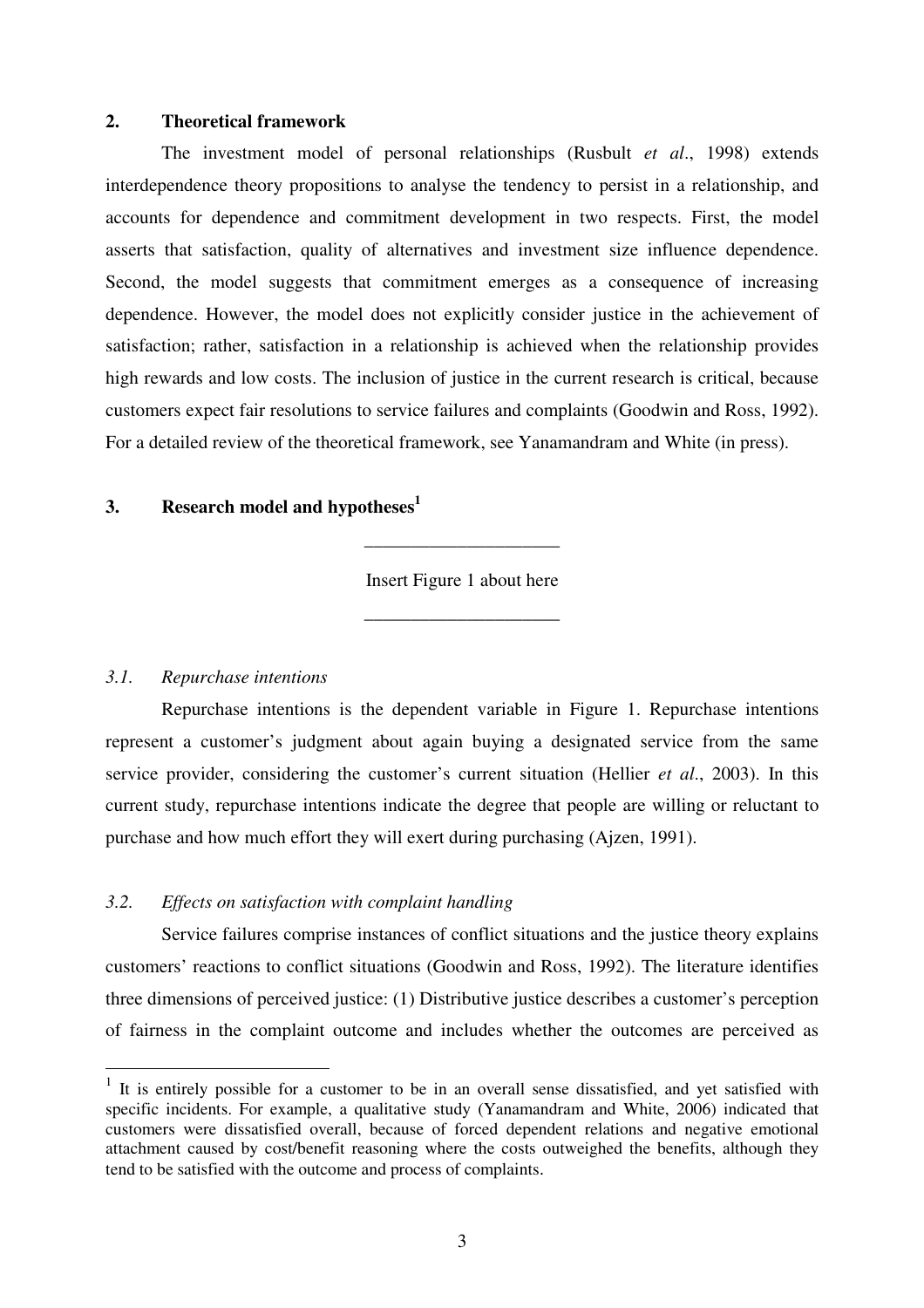deserved, meeting their needs or fair (Tax *et al*., 1998); (2) Procedural justice refers to the perceived fairness associated with the decision-making procedures used to rectify a problem (Tax et al., 1998), and includes how quickly a conflict is resolved (Blodgett *et al*., 1997); and (3) Interactional justice refers to the perceived fairness of the interpersonal treatment received during enacting procedures and delivering outcomes (Tax *et al*., 1998) and includes the employee empathy, employee politeness and employee effort (Homburg and Furst, 2005).

Satisfaction with complaint handling is a key variable that links perceptions of the justice dimensions to post-complaint attitudes and behaviours (Tax *et al*., 1998). Satisfaction with complaint handling refers to the customer's overall psychological response or feeling about the service provider's handling of the service problems. Maxham and Netemeyer (2002) contend that if a customer perceives outcomes as fair, deems the process where outcomes were provided as fair, and recognises that they have been treated fairly in their personal interactions with their service provider throughout the complaint handling process, then the customer should be satisfied with the complaint handling process. Hoffman and Kelley (2000) argue that theoretically, when service failures occur and switching costs are high, switching to another service provider is minimal, provided the service recovery strategy resolves the customer's problem. Building on the above-cited theoretical and empirical foundations, we hypothesise that:

- **H1a:** As perceptions of distributive justice increase, satisfaction with complaint handling increases.
- **H1b:** As perceptions of procedural justice increase, satisfaction with complaint handling increases.
- **H1c:** As perceptions of interactional justice increase, satisfaction with complaint handling increases.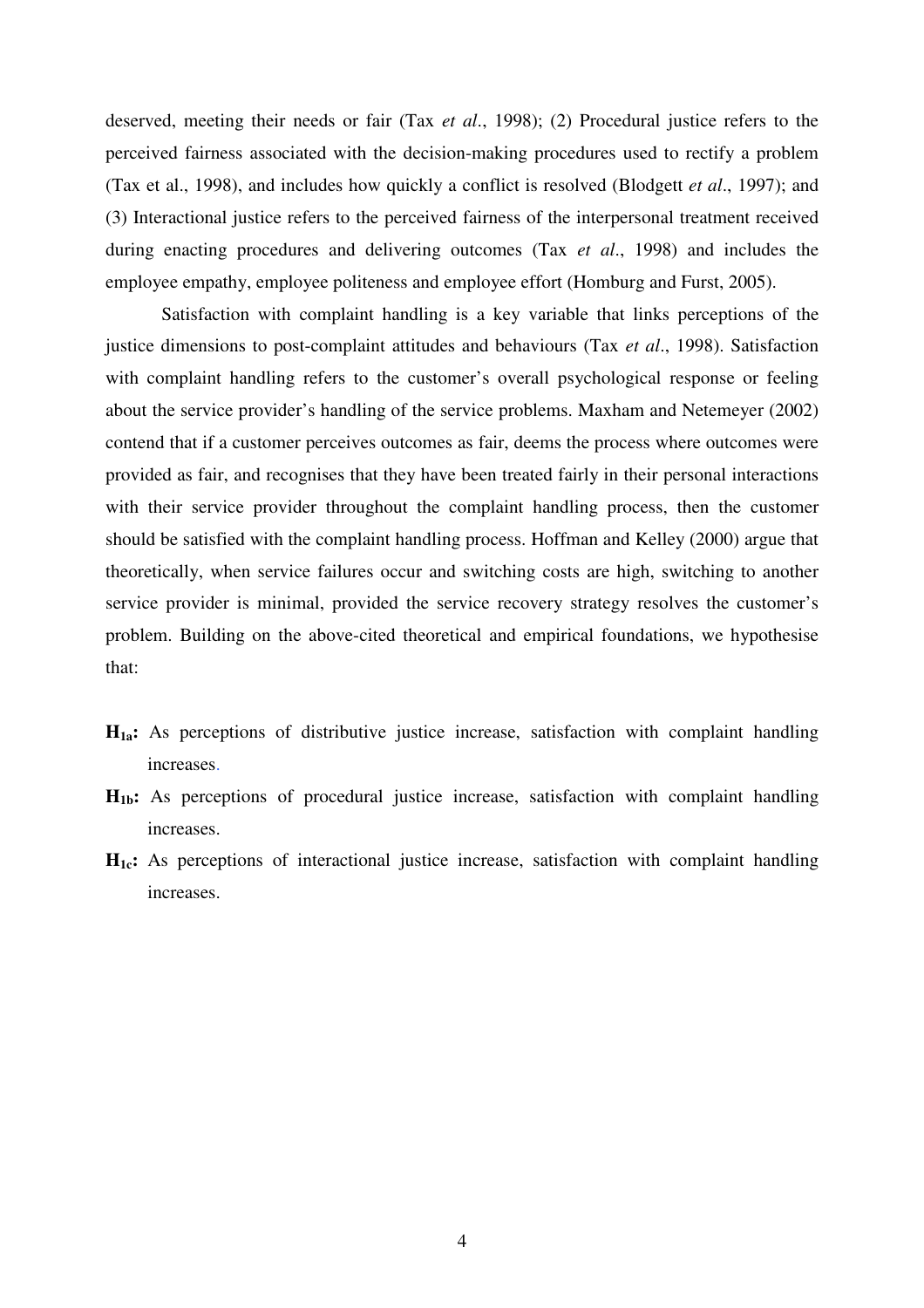## *3.3. Effects on calculative commitment<sup>2</sup>*

 $\overline{a}$ 

Calculative commitment is "the state of attachment to a partner cognitively experienced as a realisation of the benefits sacrificed and losses incurred if the relationship were to end" (Gilliland and Bello, 2002, p. 28). The limited empirical studies that investigate the antecedents of calculative commitment either study: (1) only one antecedent in a B2C services context (procedural switching costs, Jones *et al*., 2007) or in a B2B services context (switching costs, Venetis and Ghauri, 2004); or (2) only a few antecedents, either in a B2C services context (switching costs and alternative attractiveness, Bansal *et al*., 2004) or in a B2B goods context (switching costs and alternative attractiveness, Ping, 1997). Based on Gilliland and Bello (2002), this current research proposes three antecedents of calculative commitment: dependence, investments and attractiveness of alternatives.

Dependence refers to the extent to which a customer firm needs the service provider to achieve its goals (Frazier, 1983). A non-voluntary dependence that is forced through circumstances may still lead to a commitment without an affective component (Iacobucci and Ostrom, 1996). A customer who perceives the service provider as crucial to their future performance is likely to develop a cognitive attachment to avoid potential losses and hardship associated with terminating the relationship; thereby committing to the relationship. These contentions regarding dependence-based commitment have empirical support in a B2B goods context (Gilliland and Bello, 2002; Wetzels *et al.*, 1998); however, no studies exist in a B2B services context. Therefore, we hypothesise that:

**H2:** As perceptions of dependence increase, calculative commitment increases.

 $2$  The decision to use only calculative commitment (and not affective commitment) is based on the rationale that business customers who are dissatisfied are not likely to show affective commitment. The Commitment Framework (Johnson, 1991) holds that high levels of personal (affective) commitment may mitigate the impact of structural (calculative) commitment on partners. When low levels of affective (and moral) commitments are present, the effect of structural commitment will become more prominent and will contribute to a sense of being entrapped in the relationship. Consequently, a partner will feel constrained by the costs of dissolution to stay. In the marketing literature, Ping (1999) argued that in 'have to' relationships, "the subject's attitudinal commitment may no longer exist" (p.236), yet the subject stays in the relationship because of structural commitment. Indeed, research has shown that an increase in calculative commitment has the strongest positive influence under conditions of low affective commitment (Fullerton, 2003; Jones *et al.*, 2007). Therefore, affective commitment was not used in this study.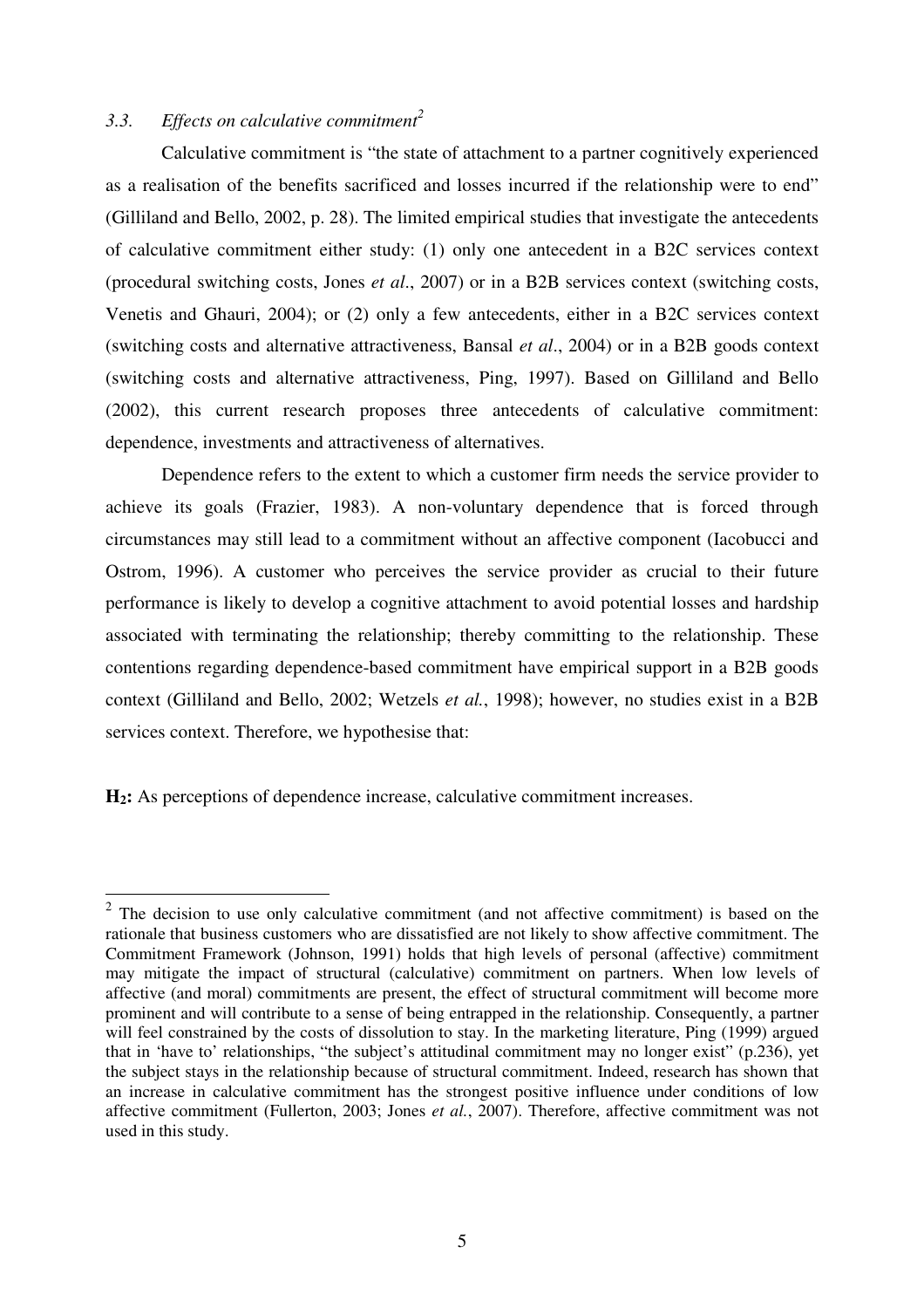Becker (1960) argues that side-bet investments (such as time, money or effort) operate to create penalties (such as loss or devaluation of investments), and ultimately compel people to commit to certain behaviours. Because investments lose value if the relationship fails, the customer calculates the implications of leaving, and a rational attachment to the service provider emerges to support its existing stake (Gilliland and Bello, 2002).

There is evidence of relationship-specific investments at both inter-organisational level and interpersonal levels — usually termed switching costs and interpersonal relationships respectively (Wathne *et al*., 2001). Switching costs arise from organisational-level investments in transaction-specific assets (Wathne *et al*., 2001); interpersonal relationships derive from an individual's investment in social capital (Wathne *et al*., 2001).

Switching costs refer to the perceived economic and psychological costs associated with the process of switching from one service provider to another (Heide and Weiss, 1995). Based on Burnham *et al*. (2003) and Jones *et al*. (2002), switching costs in this current research model indicate: (1) benefit-loss costs that represent the possible loss of economic benefits when a customer leaves their existing service provider and switches to a new service provider, (2) economic-risk costs that refer to the psychological uncertainty or perceptions of risk surrounding the performance when a customer with insufficient information adopts a new service provider, (3) evaluation costs that represent the time and effort costs associated with the search and analysis of potential alternate service providers prior to switching, (4) learning costs that represent the time and effort costs associated with learning and adapting to new procedures and routines in order to use a service effectively and (5) sunk costs that represent the nonrecoupable time and effort invested in establishing and maintaining an exchange relationship.

Regarding the type of switching costs that would lead to calculative commitment, Jones *et al*. (2007) argue that procedural switching costs derived from negative sources of constraint escalate perceptions of calculative commitment. They explain that because social switching costs and benefit-loss costs derive primarily from positive sources of constraint because they represent positive benefits and value, and because calculative commitment is rooted in relatively negative aspects of a relationship because it reflects a customer's feeling that they 'have to' stay, they propose only a relationship between procedural switching costs and calculative commitment. However, calculative commitment represents a cognitive commitment that is experienced as an understanding of the sacrifices associated with termination, including lost current and future benefits from existing customers; the disruption and difficulty of moving to another service provider; and the loss of sunk idiosyncratic investments (Gilliland and Bello, 2002). These contentions suggest that the different types of procedural switching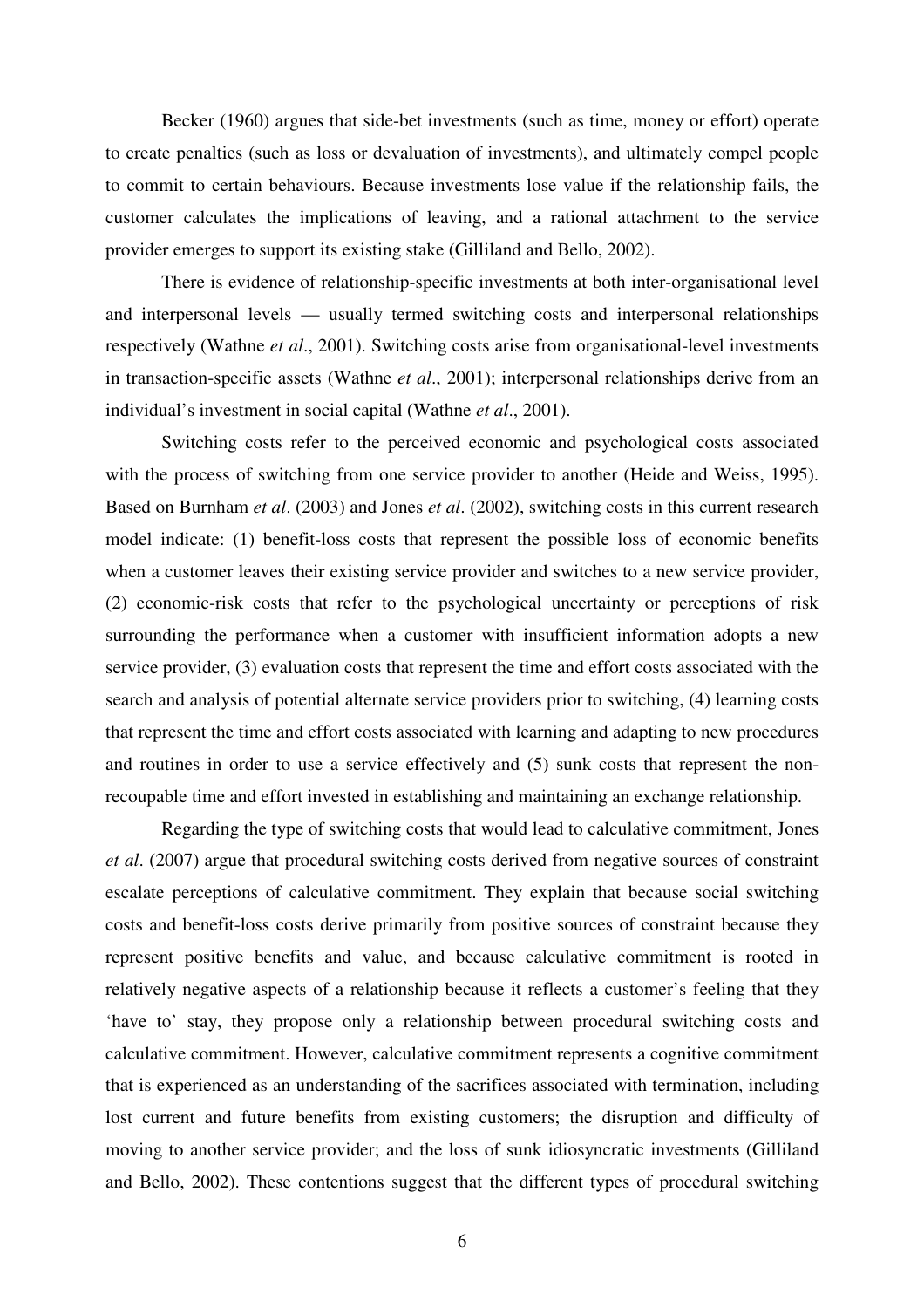costs drive up perceptions of calculative commitment, such as: (1) time-and-effort costs associated with the search and analysis of potential alternate service providers before switching (evaluation costs); (2) time-and-effort costs associated with learning and adapting to new procedures and routines in order to use a service effectively (learning costs); and (3) perceptions of risk surrounding the performance of an unknown service provider (economic risk costs); but so do: (4) benefit-loss costs; and (5) sunk-costs. Therefore, the following hypotheses are advanced:

**H3a:** As perceptions of benefit-loss costs increase, calculative commitment increases. **H3b:** As perceptions of economic-risk costs increase, calculative commitment increases. **H3c:** As perceptions of evaluation costs increase, calculative commitment increases. **H3d:** As perceptions of learning costs increase, calculative commitment increases. **H3e:** As perceptions of sunk costs increase, calculative commitment increases.

Interpersonal relationships refer to the level of personal and social relationships between boundary-spanning personnel in the transacting organisations, and subsume aspects of friendship, familiarity and rapport (Price and Arnould, 1999; Wathne *et al*., 2001). While research generally shows that customers and suppliers bound by strong personal relationships are committed to maintain relationships (Wilson and Mummalaneni, 1986), a company can rarely justify bad decisions based on friendship alone between boundary-spanning personnel (Gounaris, 2005). Wetzels *et al.* (1998) argue that partners bound by strong relationships are more likely to be emotionally involved and less likely to consciously weigh the benefits against the costs of that relationship. Thus, social bonds could negatively influence calculative commitment. Based on this discussion, the following hypothesis is proposed:

**H4:** As perceptions of interpersonal relationships increase, calculative commitment decreases.

Attractiveness of alternative service providers refers to customer perceptions regarding the extent to which viable competing alternatives are available in the marketplace. Bansal *et al*. (2004) posits: "to the extent that alternative service providers are perceived to be attractive, consumers are less likely to feel 'locked-in' to their current service providers" (p. 238), and hypothesises that the stronger the alternative attractiveness, the weaker the continuance commitment to the service provider — but found no support for their hypothesis. Conversely,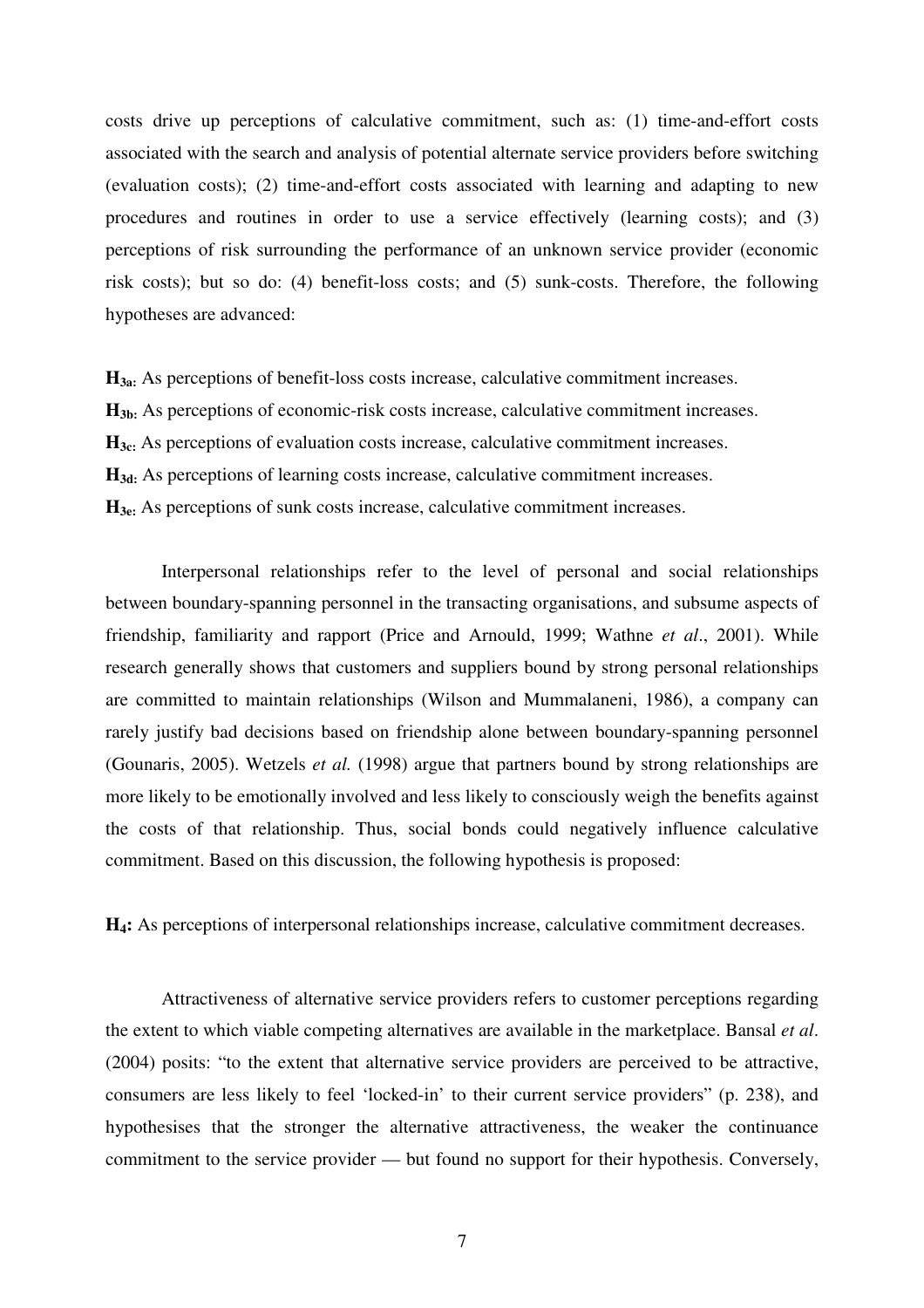Huang *et al*. (2007) found support for their hypothesis that the attractiveness of online brokerage users' alternatives is negatively associated with continuance commitment. Albeit the mixed results in a B2C context, our research model concurs with Johnson's (1991) tripartite model of commitment, which argues that structural commitment ― a feeling that one must remain in the relationship ― results from the relative unattractiveness of alternatives. Therefore, we hypothesise that:

**H5:** As perceptions of attractiveness of alternative service providers increase, calculative commitment decreases.

#### *3.4. Effects on repurchase intentions*

Most dissatisfied customers will do business with the firm again if their problems are solved satisfactorily; however, empirical studies show mixed results in a B2C context (Homburg and Furst, 2005; Maxham and Netemeyer, 2002). In a qualitative study of business banking customers, Colgate and Norris (2001) found that some customers stayed with their service provider regardless of satisfaction with the recovery efforts because of the perception of high exit barriers. Thus, a customer who is dissatisfied overall with the relationship, and has considered switching, may intend to repurchase — even if they are minimally satisfied with the complaint handling. Therefore,

**H6:** As perceptions of satisfaction with complaint handling increase, repurchase intentions increase.

Drigotas and Rusbult (1992) assert that a dissatisfactory relationship may nevertheless fulfil important needs that cannot be fulfilled in alternative relationships. Thus, a firm will maintain a relationship with a supplier if dependence (goals realised only from a given relationship) is higher (Frazier, 1983). Using an experiment involving purchasing agents as participants in an electronic equipment setting, Joshi and Arnold (1998) found that relationships between dependence and intention to continue were significant. Thus, based on the contention by Drigotas and Rusbult (1992), a dissatisfied customer may intend to repurchase services if the company fulfils needs which may not be obtained in alternative relationships. Therefore:

**H7:** As perceptions of dependence increase, repurchase intentions increase.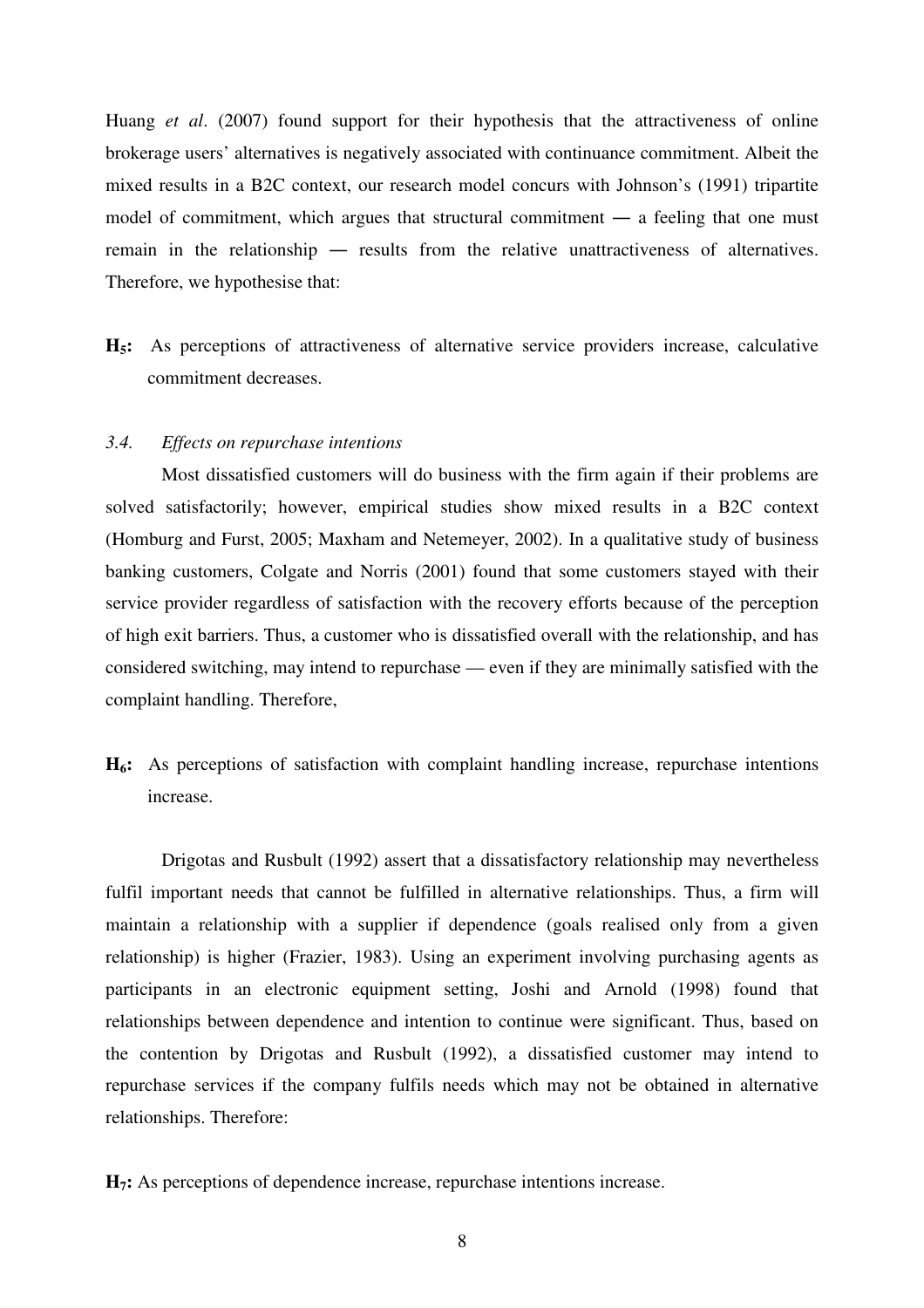A partner who forms a cognitive attachment, albeit dispassionately, after realising the benefits which would be sacrificed and the losses incurred should the relationship end, is unlikely to leave a relationship (Gilliland and Bello, 2002). Moorman *et al*. (1992) suggest that buyers committed to a relationship might be more predisposed to act because they need commitment consistency. In a B2B goods context, Wetzels *et al*. (1998) found a positive relationship between calculative commitment and intention to stay. However, in a B2B services context, none of the studies, namely, Venetis and Ghauri (2004), Gounaris (2005) and Rauyruen and Miller (2007) found a significant relationship between calculative commitment and repurchase intentions. In Venetis and Ghauri's (2004) study of customers in the advertising sector, calculative commitment did not significantly influence repurchase intentions, despite being significantly correlated with stay intention, because affective commitment was found to be a stronger motivation for customers to stay in the relationship. In Gounaris's (2005) study of customers using training and recruitment services, calculative commitment had a nonsignificant and a negative relationship with intention to stay. Gounaris (2005) reasoned that customers may have felt aggravated to seek escape from a feeling of being dependent, thus resulting in behaviour that is directed toward self gains. Rauyruen and Miller's (2007) study of customers using courier delivery services found that neither affective nor calculative commitment was significant in influencing repurchase intentions, and that other factors (such as customer satisfaction and perception of service quality) significantly influenced customers' intentions to purchase. Additionally, the services investigated in both Gouraris (2005) and Rauyruen and Miller (2007) are relatively simple. In complex services, the outcomes could be different. Although dissatisfied, complaining customers may consider switching, calculative committed customers are likely to continue a relationship if they contend that the costs associated with leaving a service provider are higher than the expected benefits of switching (de Ruyter *et al*., 2001). Therefore,

**H8:** As perceptions of calculative commitment increase, repurchase intentions increase.

The literature points to a significant association between switching costs and switching intentions or repurchase intentions/loyalty, in a B2B context (Lam *et al*., 2004; Liu *et al*., 2005; Wathne *et al*., 2001). Within switching costs, benefit-loss costs have a strong impact on behavioural intentions, although the relationship between benefit-loss costs and repurchase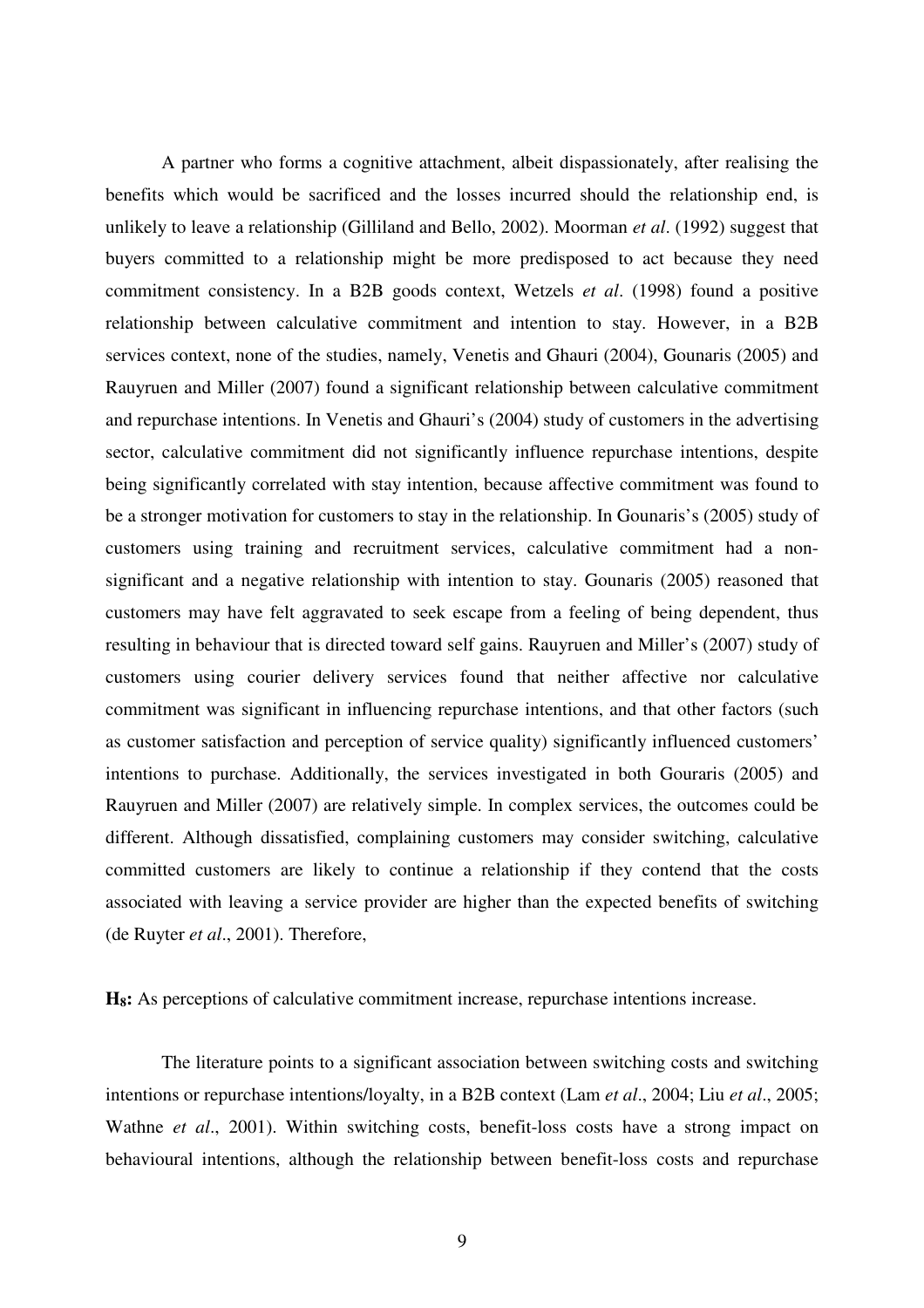intentions has only been investigated in a B2C services context (Jones *et al*., 2002; Patterson and Smith, 2003). Benefit-loss costs derive from service benefits accrued from a given service provider over time (Jones *et al*., 2002). Therefore, these costs should be strongly associated with repurchase intentions.

**H9:** As perceptions of benefit-loss costs increase, repurchase intentions increase.

#### **4. Research design and methodology**

## *4.1 Data collection procedure and sample*

The research collection instrument used for this study was a self-administered, email URL-embedded online questionnaire. Whilst there is evidence that both online and mail surveys produce equivalent results on the basis of accuracy and completeness of respondent answers to both open and closed questions, online surveys have additional advantages of producing faster responses and lower costs (Deutskens *et al*., 2006). For this reason, the use of an online survey approach was considered appropriate in our research.

A pre-recruited internet market research panel was used to compile a sample for this study. The sampling frame consisted of a database of business managers, who were screened for eligibility. The sample represented small, medium and large businesses. Discussion with the selected market research firm revealed that approximately 40% of those receiving emails from the sample frame typically qualify, and 60% of those who qualify respond. Subsequently, we decided to send approximately 2,000 emails initially, and then use the responses obtained to determine if additional waves were necessary. Ultimately, we distributed 2,083 emails in a single wave to prospective participants from the sampling frame. We received all responses in the first two days of survey administration, with over 80% of responses received within the first 24 hours of sending the email.

## *4.2 Unit of analysis and sample characteristics*

The unit of analysis selected was the company. Survey respondents reported their perceptions and judgments at the organisational unit of analysis. Participants who did not meet both of the following criteria were screened out: Firstly, the informant or the firm they work for had to be currently dissatisfied with any aspect of the service provided to the organisation by any of their current service providers, and secondly that for the service that their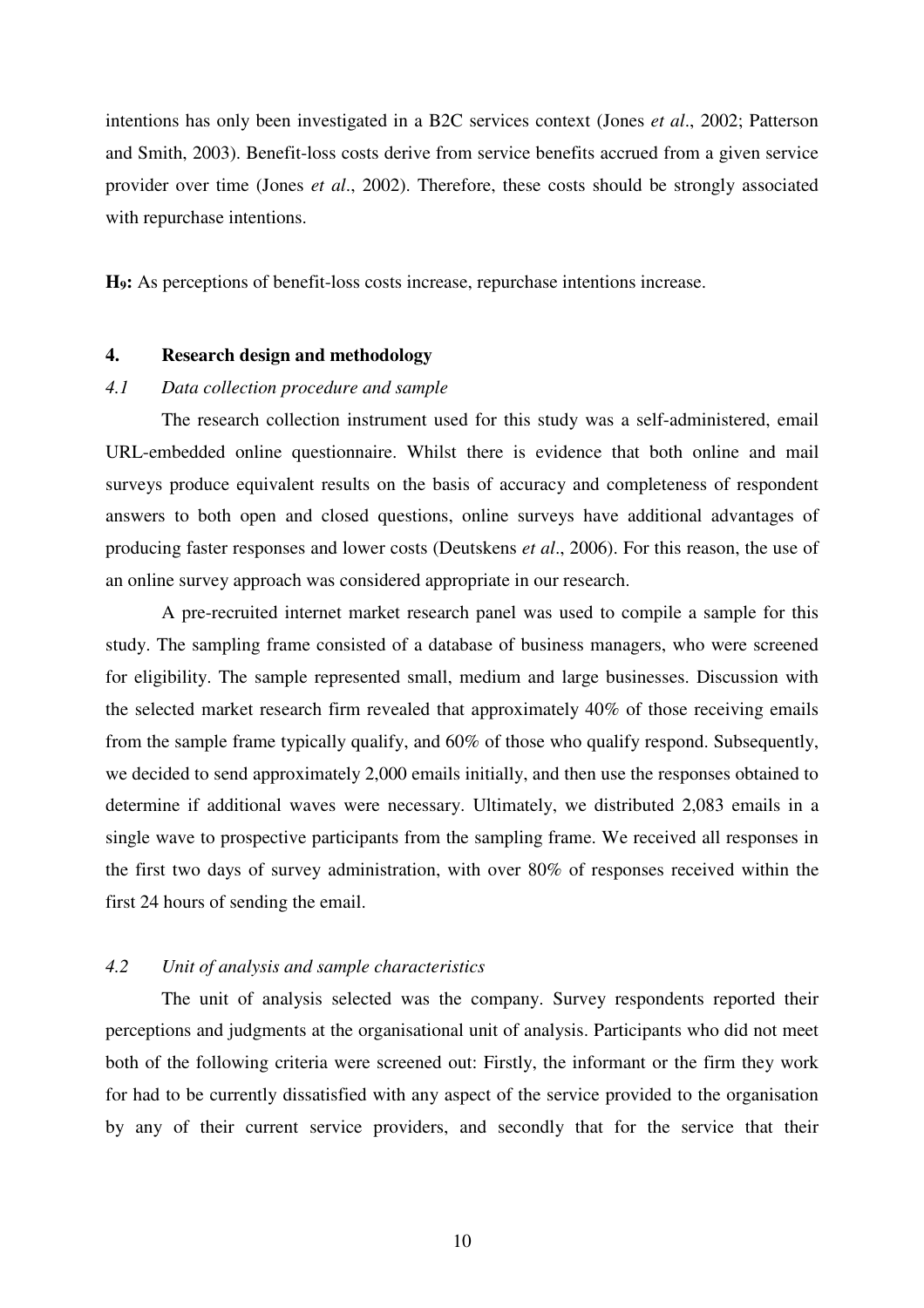organisation was currently dissatisfied with, the informant was or has been making decisions regarding the purchase of the service.

Ultimately, a single key informant approach was deemed to be an acceptable choice for two reasons: (1) it enables respondents to remain anonymous and does not necessitate their disclosing the names of other buying centre members, thus encouraging candid responses (Kohli, 1989). This was an important consideration, given the potentially sensitive nature of the study, and (2) it is appropriate where the informant occupies a senior or ownership position (Pennings, 1979). Our data revealed that a sizeable portion of the key informants were owners or managing directors of the customer firm (32%), followed by operations directors (19%), IT directors (15%), marketing/sales/customer-service directors (11%), finance directors (11%) and purchasing directors (6%). Only six per cent of the key informants' positions were as specialist managers.

To increase the validity and reliability of the data collected, three criteria post hoc were employed to assess the informants' appropriateness: (1) informant's personal knowledge on decisions relating to the purchase of the service for their company (Campbell, 1955), (2) informant's extent of participation in influencing, deciding or purchasing the service for their company (Phillips 1981), and (3) the extent to which the views of the informant were representative of the views of the group responsible for buying the service described in the survey (Patterson *et al*., 1997). The decision rules closely mirrored the procedures followed by Rokkan *et al*. (2003), Phillips (1981) and Patterson *et al*. (1997) respectively. A post hoc decision was also made to exclude informants who reported that their organisation did not (a) complain and (b) consider switching<sup>3</sup>. The use of three key informant criteria and complaining and switching consideration produced a final sample size of 376 cases.

Key informants discussed a range of services representing a variety of industries. Four types of services accounted for just over 80% of the services chosen by the key informants to describe in the survey: information technology services (35%), banking services (29%), facility services (10%), and professional services (7%). Responding organisations represented a variety of industries. Most key informants (91%) participated at least half the time in influencing,

<sup>&</sup>lt;sup>3</sup> There is evidence in the literature that B2B customers regularly confront service providers with complaints (eg., Homburg and Furst, 2005). Only key informants who had complained were included in this study, because complaining indicates an "active" and "constructive" response to dissatisfaction, with the intent of improving conditions (Rusbult, Zembrodt and Gunn, 1982, p.1231). Similarly, only key informants who had considered switching, but ultimately decided to stay with their service provider were included in this study, because they impart "insight into true behaviour rather than predicted behaviour" (Colgate *et al.*, 2007, p. 211).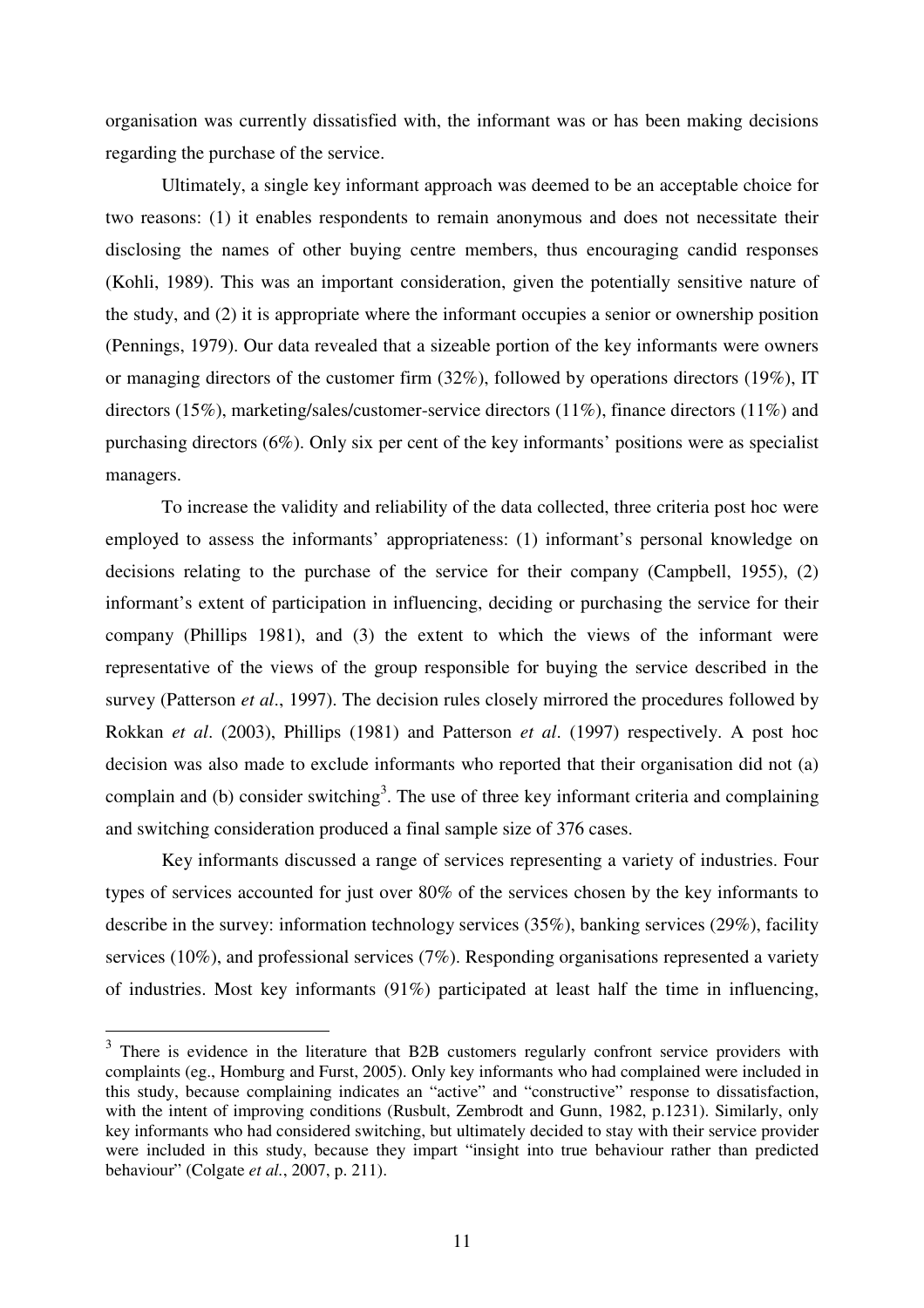deciding or purchasing the chosen service for their company. The mean knowledge score for key informants on decisions relating to purchase of the chosen service for their company was 5.9 (on a seven-point scale;  $SD = 0.9$ ). Finally, most key informants (94%) felt that the views they expressed in the survey were representative of the views of the group responsible for buying the chosen service. Overall, the mean response to representativeness of views was 5.5 (on the seven-point scale;  $SD = 1.2$ ). Key informants reported moderate to high overall dissatisfaction (mean = 4.7 on a seven-point scale anchored by "dissatisfaction is extremely low" and "dissatisfaction is extremely high;"  $SD = 1.3$ ). Key informants rated the severity of the service problems they faced as significant (mean  $= 5.0$  on a seven-point scale;  $SD = 1.1$ ).

#### *4.3. Measures*

We derived the measurement instruments in the survey from pre-existing scales from consumer research, and made minor adjustments to the wording of items to make sense to respondents in the present context. Previous research in a B2B services context indicates that consumer scales can be successfully transferred into business context (Bennett, 2001). Five key informants who participated earlier in a qualitative phase of this research project, evaluated the items and full questionnaire before the survey was placed on the internet. All items used sevenpoint Likert-type scale responses, except satisfaction with complaint handling (see Table 1). Our measures were purified through a process that examined the standardised factor loadings, as well as the squared multiple correlations  $(R^2)$  between the items and latent constructs, with factor loadings of .70 and  $\mathbb{R}^2$  values above .50 used as criteria (Bollen, 1989). We also examined the unidimensionality of items by means of a series of confirmatory factor models (Gerbing and Anderson, 1988). We removed items that did not meet the criteria from further analysis. These procedures resulted in two of the benefit-loss costs items and one item each from the remainder of the constructs being deleted. The sources of scale items used in this current study are summarised in Table 1.

#### *4.4. Model estimation*

The data were analysed following Anderson and Gerbing's (1988) two-step approach: a measurement model and a subsequent structural model. Both the measurement and structural models were estimated using AMOS 17.0 with maximum likelihood (ML) estimation. A confirmatory factor analysis (CFA) determined the fit of the measurement model. The adequacy of the individual items was assessed by construct reliability, convergent validity and discriminant validity. After measure validation, structural equation modelling (SEM) was used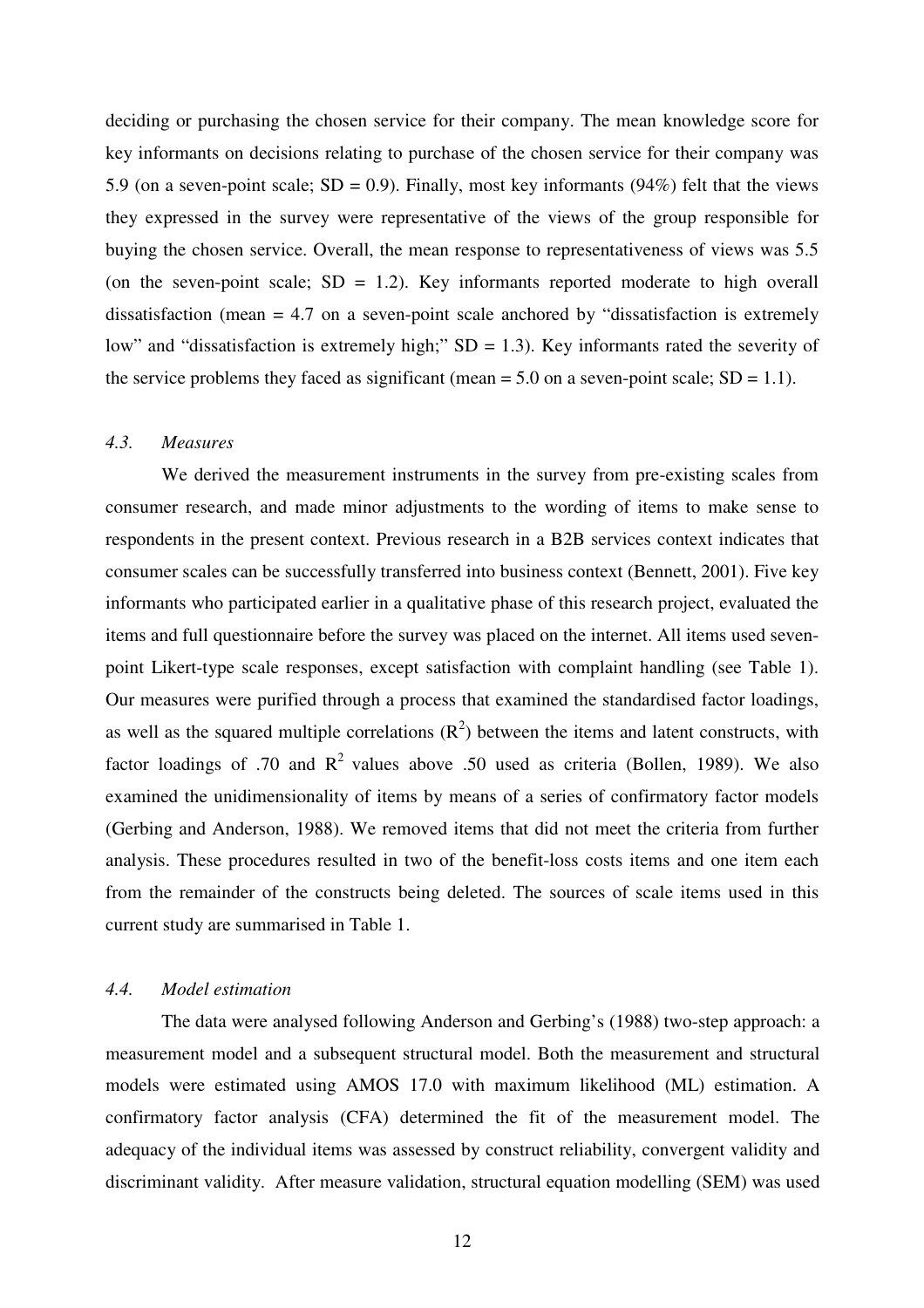to test the validity of the research model and the hypotheses. The structural model was specified using the same measurement structure that is represented in the measurement model.

#### **5. Results**

Given the known sensitivity of the  $\chi^2$  statistics test to sample size, several widely used goodness-of-fit indices demonstrated that the confirmatory factor model fit the data well  $(\chi^2 =$ 1019.63; df = 611; p = .00;  $\chi^2$ /df = 1.67; CFI = .96; TLI = .96; GFI = .88; NFI = .91; IFI = .96; RMSEA =  $.04$ ; SRMR =  $.03$ ). The construct reliability for all the measures exceeded the advocated threshold of .70, and the variance extracted for all the factors exceeded the rigorous level of .50 (Table 1). Convergent validity was satisfied in that all confirmatory factor loadings exceeded .76 and were significant at .01 (Anderson and Gerbing, 1988). Discriminant validity was tested by comparing the average variance extracted (AVE) with the squared correlation between constructs (Fornell and Larcker, 1981). The AVEs were greater than the squared correlations between any pair of constructs, meaning they exhibit discriminant validity. The bivariate correlations, means and standard deviations (SD) obtained from SPSS 17.0 are reported in Table 2.

> \_\_\_\_\_\_\_\_\_\_\_\_\_\_\_\_\_\_\_\_ Insert Table 1 about here \_\_\_\_\_\_\_\_\_\_\_\_\_\_\_\_\_\_\_\_

> \_\_\_\_\_\_\_\_\_\_\_\_\_\_\_\_\_\_\_\_ Insert Table 2 about here \_\_\_\_\_\_\_\_\_\_\_\_\_\_\_\_\_\_\_\_

As the next step, the proposed structural model was estimated (Table 3). The estimation produced the following statistics:  $\chi^2 = 1068.81$ ; df = 632; p = .00;  $\chi^2$ /df = 1.69; CFI = .96; TLI  $= .95$ ; GFI = .87; NFI = .91; IFI = .96; RMSEA = .04; SRMR = .04. The model's fit as indicated by these indexes was deemed satisfactory; thus it provides a good basis for testing the hypothesised paths. Results indicated support for many of the hypotheses. The results fully supported the hypotheses on the effect of justice dimensions on satisfaction with complainthandling  $(H_{1a}, B = .44, p<.001; H_{1b}, B = .21, p<.05; H_{1c}, B = .24 p<.001$ . The hypotheses regarding the antecedents of calculative commitment received mixed support. Specifically, dependence  $(H_2, B = 0.30, p<0.01)$ , most dimensions of investments at the inter-organisational level  $(H_{3a}$  benefit-loss costs,  $\beta = 0.18$ , p<.01;  $H_{3c}$  evaluation costs,  $\beta = 0.15$ , p<.05;  $H_{3d}$ learning costs,  $\beta = 0.24$ , p<.001; H<sub>3e</sub> sunk costs,  $\beta = 0.25$ , p<.001), and investment at the interpersonal level (H<sub>4</sub>,  $\beta$  = -0.14, p<.01) had significant effects on calculative commitment. In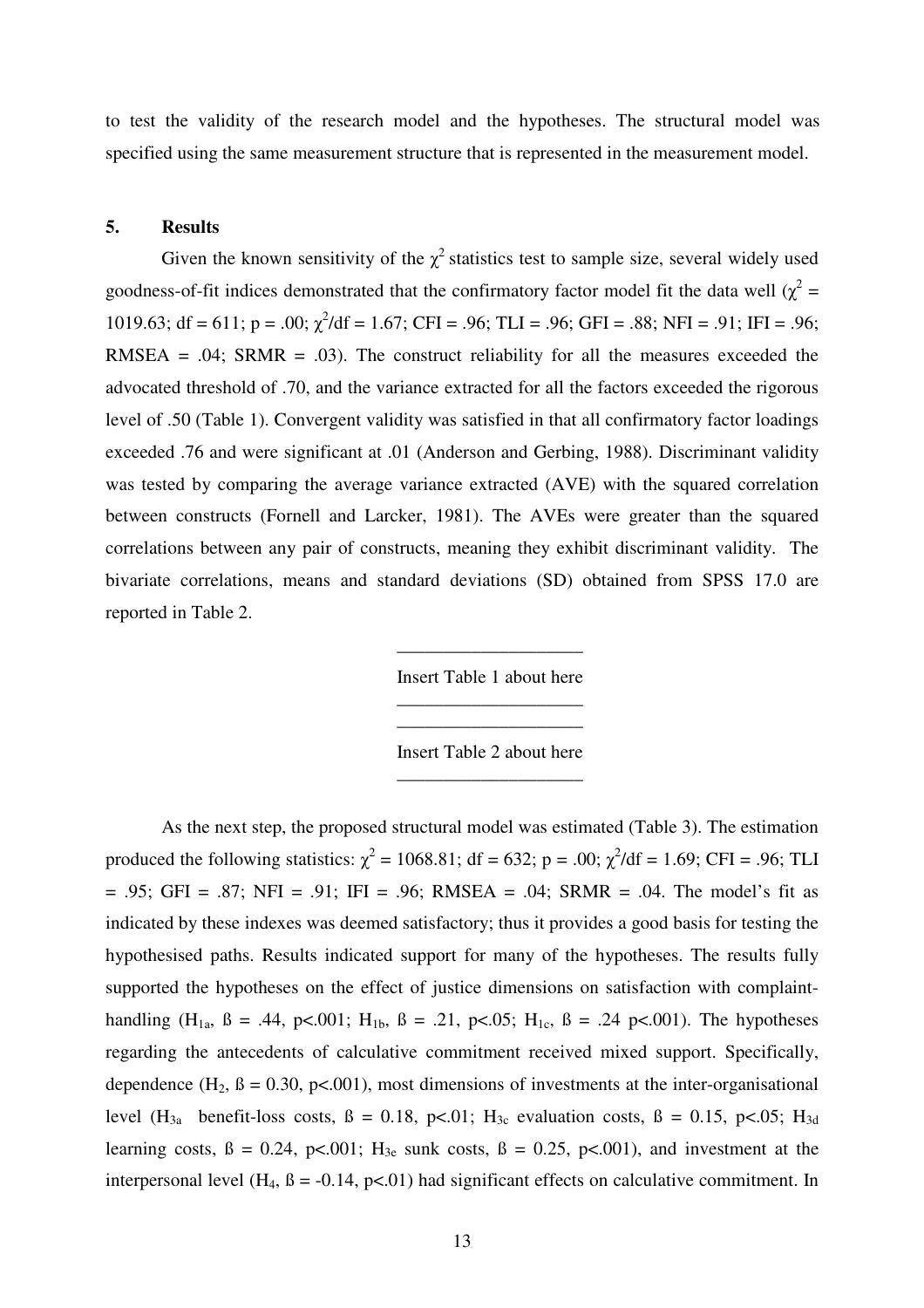contrast, the hypotheses on the effects of economic-risk costs  $(H_{3b})$  and attractiveness of alternative service providers  $(H<sub>5</sub>)$  were not supported. Finally, the hypothesis regarding the effects of satisfaction with complaint-handling on repurchase intentions  $(H_6, B = 0.17, p<.001)$ , dependence on repurchase intentions  $(H_7, B = 0.16, p<0.01)$ , calculative commitment on repurchase intentions (H<sub>8</sub>,  $\beta = 0.20$ ,  $p \lt 0.001$ ) and benefit-loss costs on repurchase intentions  $(H_9, \beta = 0.34, p < .001)$  were supported.

> Insert Table 3 about here \_\_\_\_\_\_\_\_\_\_\_\_\_\_\_\_\_\_\_\_

\_\_\_\_\_\_\_\_\_\_\_\_\_\_\_\_\_\_\_\_

#### **6. Discussion**

 $\overline{a}$ 

The findings generally lend support to the social exchange framework in a B2B services context by explaining the tendency to remain involved in a relationship. The model<sup>4</sup> explained 38% of variance in repurchase intentions, which is accounted for by its four predictors: benefit-loss costs, satisfaction with complaint-handling, dependence and calculative commitment. The model also explained 43% of variance in calculative commitment that is accounted for by its predictors, dependence, benefit-loss costs, evaluation costs, learning costs, sunk costs and interpersonal relationships.

The data analysis provides support for the hypotheses regarding the positive influence of justice dimensions on satisfaction with complaint-handling. The findings indicate that all the three dimensions of justice should be taken into consideration while evaluating any complainthandling efforts, because it is the combination of the dimensions of justice that determine the overall perceived justice and subsequent behavioural outcomes (Blodgett et al., 1997). This contention is substantiated by the evidence in this current study that the three dimensions of perceived justice accounted for 62% of the explained variance in satisfaction with complainthandling. Furthermore, satisfaction with complaint-handling has a direct and positive relationship with repurchase intentions.

The findings indicate that dependence and firm-level investments compel organisations to commit to continuing even a dissatisfactory relationship; however, the study offers varied results about the specific types of investments that lead to calculative commitment.

<sup>&</sup>lt;sup>4</sup> The model of retention in this current study compares favourably to other models in the literature such as Wathne et al. (2001) that accounted for 35% of the variance in supplier choice in a B2B context, and Bansal et al. (2004), whose customer commitment model accounted for 29% of the variance in switching intentions in a B2C context.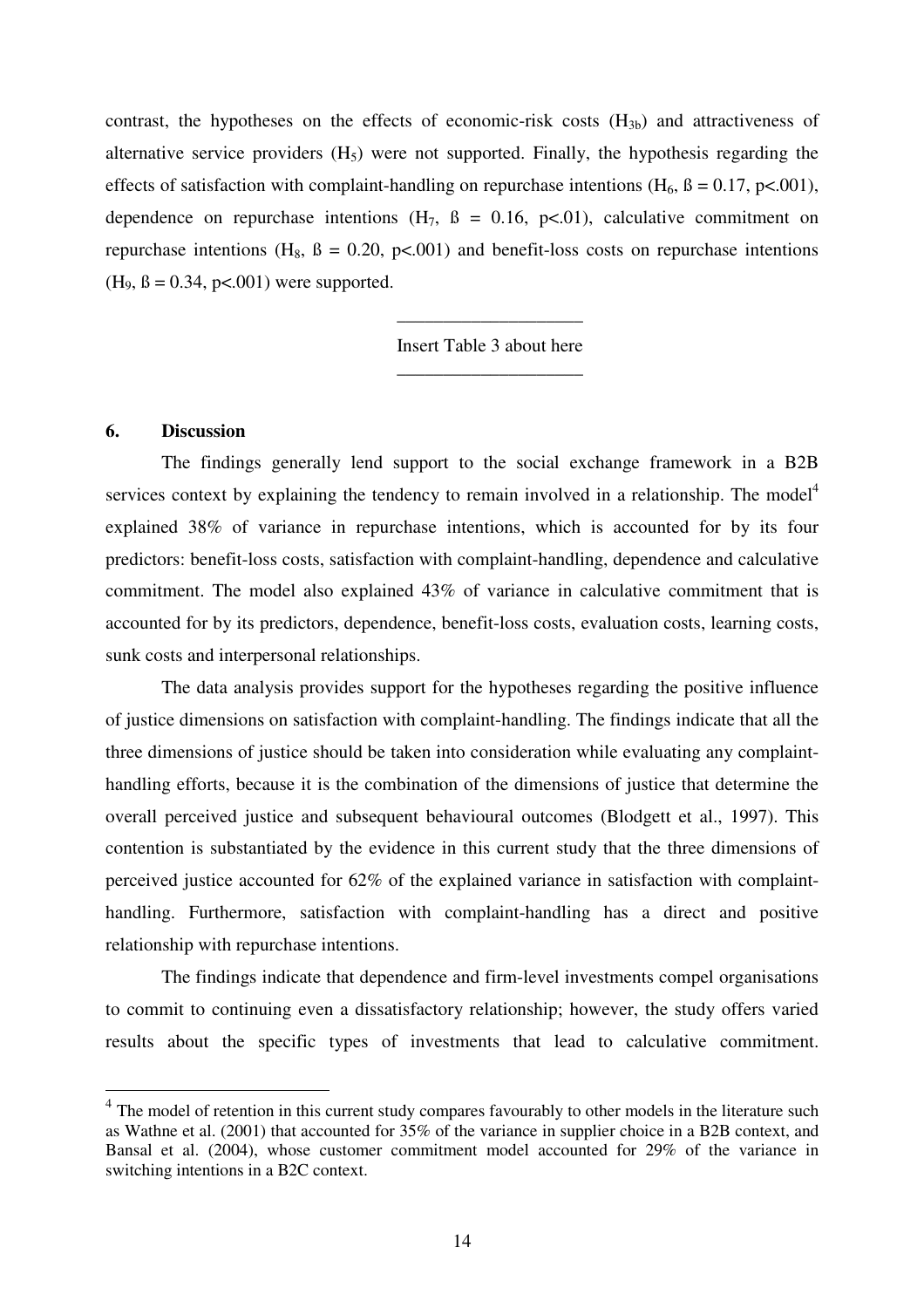Specifically, the findings suggest that four factors result in buying firms developing a cognitive attachment to the service provider: (1) loss of benefits should the relationship end, (2) cognitive resources that are expended to gather information to evaluate the alternatives, (3) time-and-effort costs associated with learning and adapting to new procedures and routines in order to use a service effectively and (4) loss of idiosyncratic investments. These findings notwithstanding, the current research diverges from the contention of Jones *et al*. (2007): that only procedural switching costs (derived largely from negative sources of constraint) drive up perceptions of calculative commitment. The current findings indicate that evaluation and learning costs (facets of procedural switching costs) drive up perceptions of calculative commitment, but also that the loss of benefits as well as sunk costs drive up perceptions of calculative commitment.

The significant finding regarding the negative relationship between interpersonal relationships and calculative commitment supports the assertion in the literature that compared to structural bonds, social bonds are easier to break (Gounaris, 2005). The finding of this current study is however inconsistent with other research that concludes: (1) ties between boundary-spanners play a major role in maintaining inter-organisational relationships by reducing the likelihood of switching (Seabright *et al*., 1992) or developing commitment (Sweeney and Webb, 2007) and (2) strong interpersonal relationships positively influence customer's repurchase intentions in situations of low customer satisfaction (Jones *et al*., 2000). The current finding suggests that close personal relationships between boundary-spanners are appropriate in diminishing mobility among service providers, only if the benefits and advantages outweigh the problems. Recent research, albeit in a B2B goods context, supports this view (Gedeon *et al*., 2009).

The significant finding regarding the relationships between dependence and repurchase intentions indicate that a customer who is dissatisfied overall may intend to repurchase services, if the current provider fulfils needs that may not be obtained in alternate relationships (Drigotas and Rusbult, 1992). Thus, the decision to remain in a given relationship is related to the degree of dependence on that relationship. The significant finding regarding the relationship between calculative commitment and repurchase intentions indicates that considerable inertia exists among dissatisfied customers in the B2B services sector, because of negative emotional attachment caused by cost/benefit reasoning where the costs outweigh the benefits.

A hypothesis regarding firm-level investments that is not supported by the data is the relationship between economic-risk costs and calculative commitment, possibly because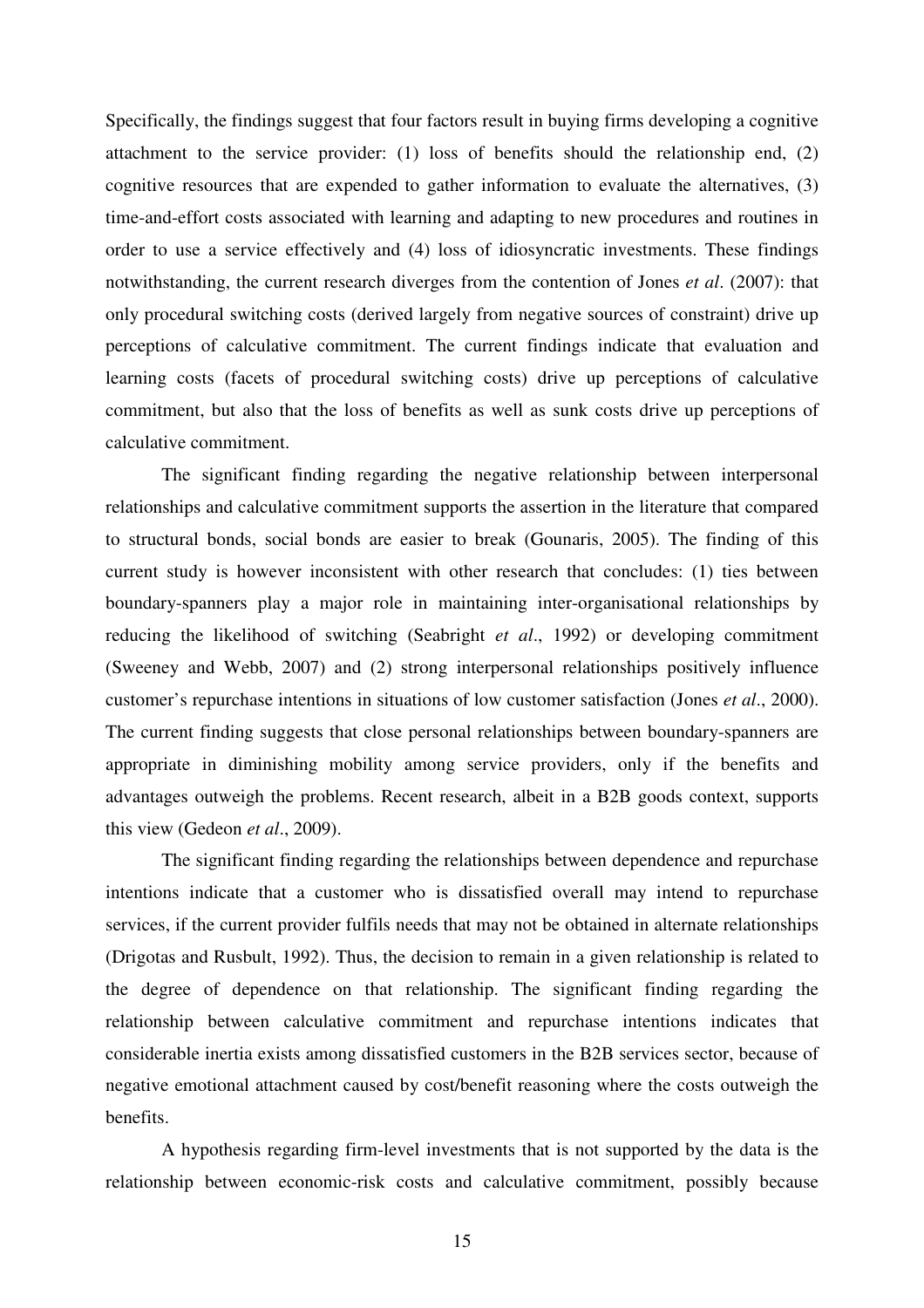economic-risk costs affect repurchase intentions directly. This relationship was tested ( $\beta$  = 0.22,  $p<0.001$  as it made substantive theoretical sense. Business buyers are generally characterised by higher risk and uncertainty than buyers in consumer markets because of consequences to the purchaser as well as to the firm. In the current study, the mean for economic-risk costs (uncertainty costs) is 4.7 on a seven-point scale. The literature offers evidence that buying firms will respond to uncertainty by relying on existing service providers (Heide and Weiss, 1995). Therefore, customer firms that have increased perceptions of uncertainty associated with switching to another service provider would maintain their status quo, and continue to repurchase services, at least until the companies choose to reduce their risk and uncertainty by adopting risk-handling strategies. However, the current study indicated that customer organisations were not very successful in reducing uncertainty by (1) gathering additional information, because they faced considerable evaluation costs (mean = 4.0 on a seven-point scale) or (2) spreading the risk by using split procurements, because they did not use multiple-sourcing for the service (61% of the sample). The latter finding concurs with the literature, which asserts that a service buyer typically does not share purchases (Rundle-Thiele and Bennett, 2001).

Another hypothesis that is not supported by the data is the relationship between attractiveness of alternative service providers and calculative commitment. One possible explanation is that constraint-based relationships are, in part, a function of a lack of alternative providers, rather than attractiveness of alternatives, which could account for the non-significant relationship between the two constructs (Bansal, Irving and Taylor, 2004). Alternatively, dependence may moderate the relationship between attractiveness of alternative service providers and calculative commitment. Furthermore, our data indicated that unattractiveness of alternative service providers did not affect repurchase intentions directly, which is inconsistent with a recent finding in an industrial goods context (Yen and Horng, 2010). Clearly, more research is needed to investigate the effect of alternative service providers.

#### **7. Theoretical contribution**

This paper makes several contributions to marketing theory on 'why dissatisfied customers stay'. Firstly, the study used a business services context, which is an underresearched area for this research problem. The fastest growth in services marketing is in business markets (Wölfl, 2005), making this an important area of study with significance for marketers, particularly in terms of the development of customer retention. Secondly, the study examined the effects of different types of antecedents (dependence, switching costs,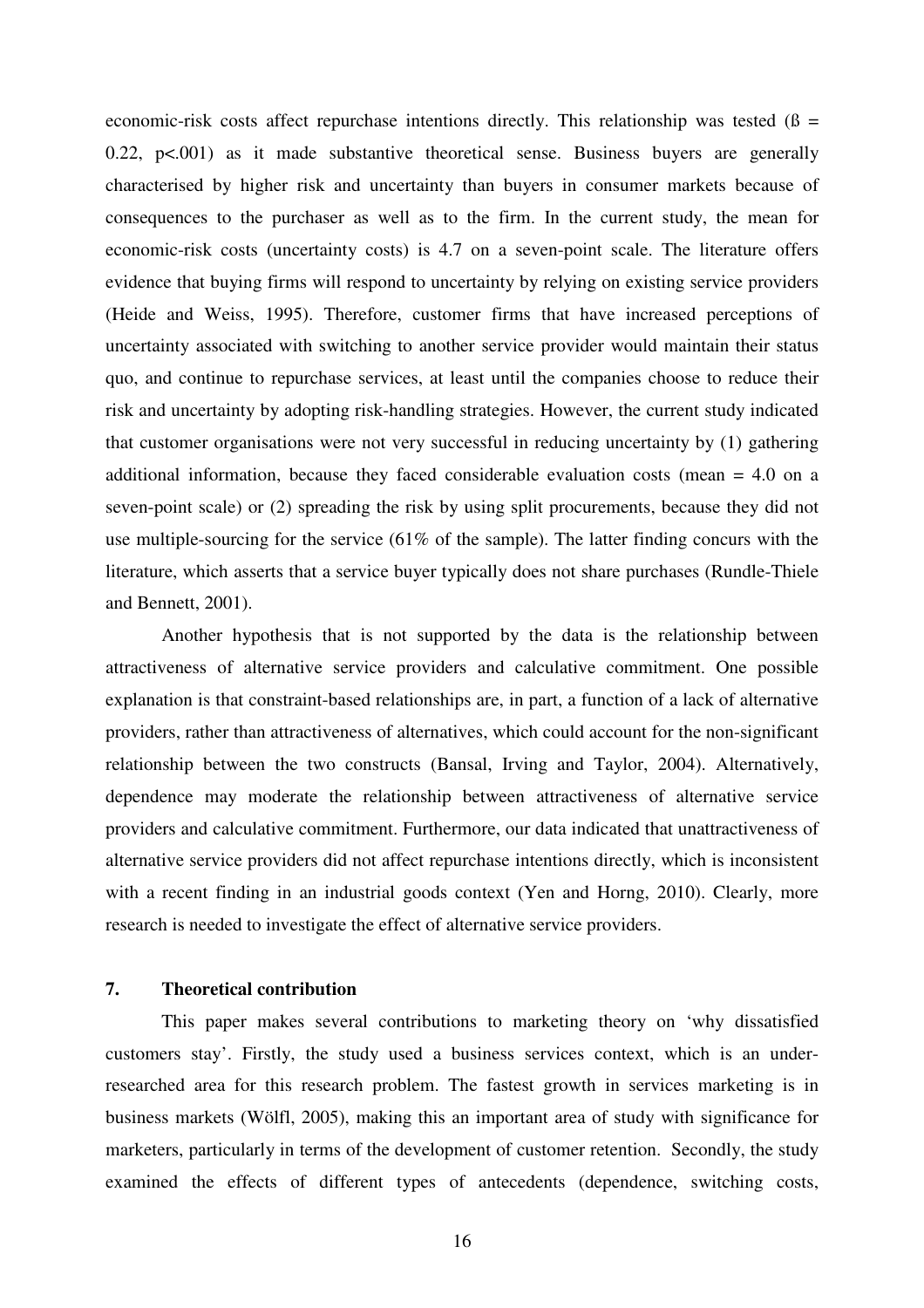interpersonal relationships and alternatives) on calculative commitment that have previously not been examined. By doing so, this current research offers a contribution for service providers to minimise the risk of developing strategies that either overemphasise or underemphasise the significance of certain variables in the development of customers' calculative commitment. Finally, the study included justice components in the current research model that is built on the investment model of the social exchange framework (Rusbult *et al*., 1998), to explain "unjustified persistence". The investment model has previously not considered equity/justice in the achievement of satisfaction.

#### **8. Managerial contribution**

Managers should be cautious in employing switching barriers as mechanisms for customer retention, because: (1) investments may impede customer acquisitions, (2) unwanted dependent relations might intensify customer perceptions of being in hostage relationships (Colwell and Hogarth-Scott, 2004) and (3) calculative committed customers might be loyal only while the relationship is instrumentally rewarding (Samuelsen and Sandvik, 1997). Being unable to exit might exacerbate the need to hold a grudge to compensate for a wrong (Bunker and Ball, 2008). The long-term effects of such "hostage" behaviour perceptions probably erode potential enduring relationships (Colwell and Hogarth-Scott, 2004) or fade them (Tuominen and Kettunen, 2003). Indeed, relationships faded for nearly 40% of the customer firms in this current study.

Although service managers may be unable to prevent such relationships from entering a dissolution phase, they can prevent the ending of customer relationships by handling complaints effectively. An emphasis on achieving satisfaction with complaint handling lessens customers' potential feelings of resentment towards offending service providers (Bunker and Ball, 2008). Thus, whilst dialectical tensions are an inherent part of many relationships and lead to instability and constant change (Montgomery, 1993); service managers can apply restorative actions as a maintenance strategy in deteriorating relationships (Tahtinen and Vaaland, 2006).

However, offending service firms may not be insured against customer defection over the long-term. This is because the gains expected from the complaint-handling process may not totally compensate for the losses which have arisen due to the repeat service failures. Repeat service failures are likely to lead to greater than additive costs compared to a series of single failures (Smith, Bolton and Wagner, 1999). From this point of view, dependence may be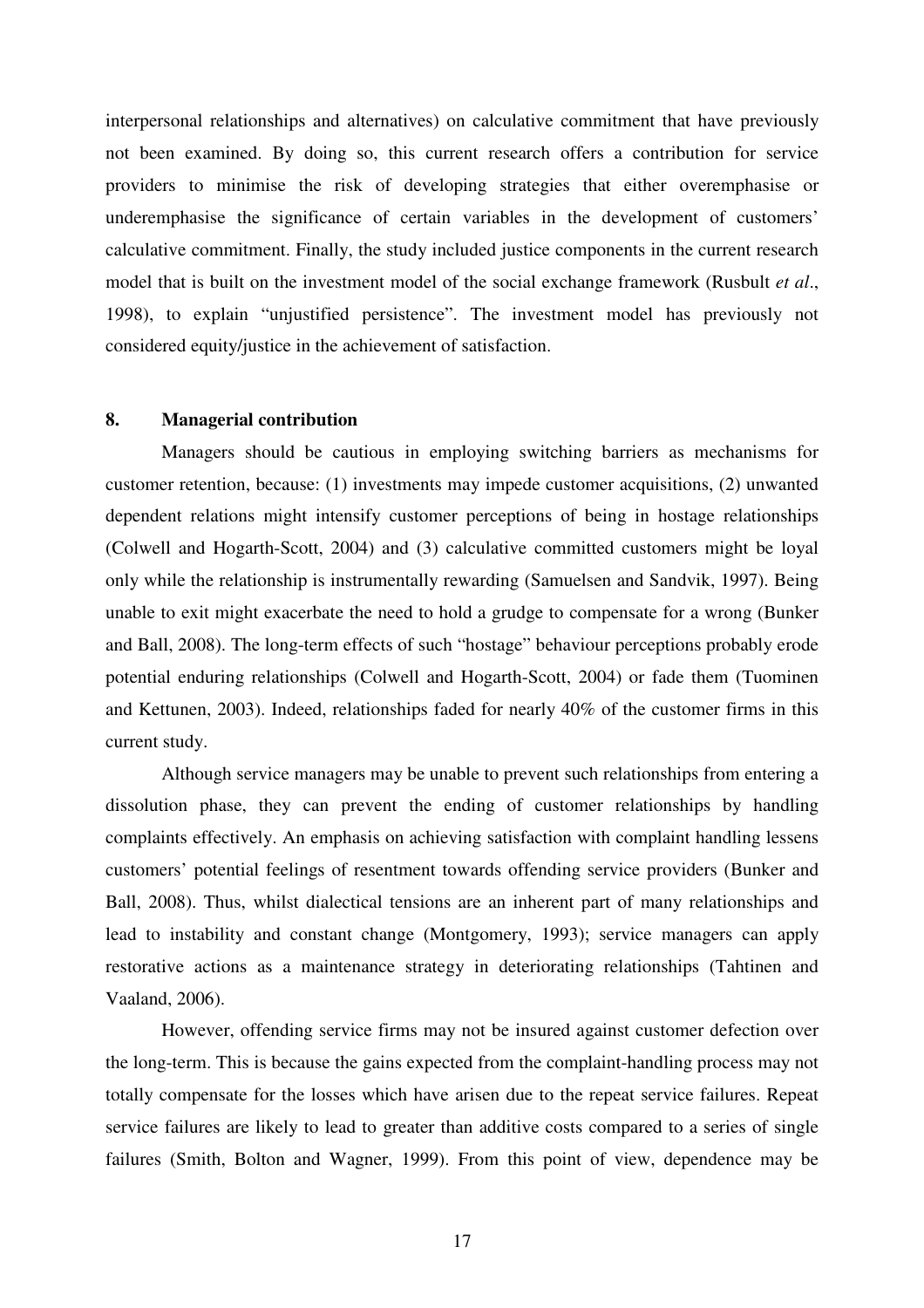experienced as one of the costs of participating in a particular relationship (Sabatelli and Shehan, 1993). Consequently, customers may wish to reduce their dependence on the service provider, unless a substantial recovery takes place, where equity and satisfaction are restored to their original levels.

The current research findings also have implications for service firms that attempt to attract dissatisfied customers away from offending firms. The results identify some forces, such as dependence and calculative commitment, which make it particularly difficult to attract prospective switchers — and this translates to increased entry barriers for potential customers. Other barriers may be overcome if service firms' representatives are well trained in reducing the costs associated with learning about, and uncertainty surrounding the performance of, services that are unfamiliar to prospective switchers. Service providers should minimise the work required by potential customers during the switching process, to overcome expressed or experienced concerns and win the prospective switchers from offending firms. This finding is important considering that dissatisfied customers often become involved in inert buying patterns, where they show limited interest toward alternative service providers in the market (Bozzo, 2002).

## **9. Limitations and directions for future research**

This research has limitations that restrict the generalisation of its findings and open up directions for future research. The process of psychometric analysis in the current study yielded a two-item scale for calculative commitment, although it was derived from the scale used by Gilliland and Bello (2002). Specifically, Gilliland and Bello (2002) operationalised investments in terms of sunk costs. However, the five dimensions of switching costs in this current study, which when tested with Gilliland and Bello's (2002) measure of calculative commitment, became problematic. While psychometric analysis of two other parts of the model – benefit-loss costs and procedural justice – also yielded two-item scales, they could be considered less of a concern, because they are dimensions of other constructs in the model. Nevertheless, the measurement scales should be subjected to further assessment before drawing conclusions on their construct validity. The structural model should also be validated with another data set to allow empirical generalisations about the population. However, the obtained low value (<.05) of a population-based fit index (i.e. the RMSEA) in the structural model suggests that the model would fit the population covariance matrix, if it were available (Browne and Cudeck, 1993).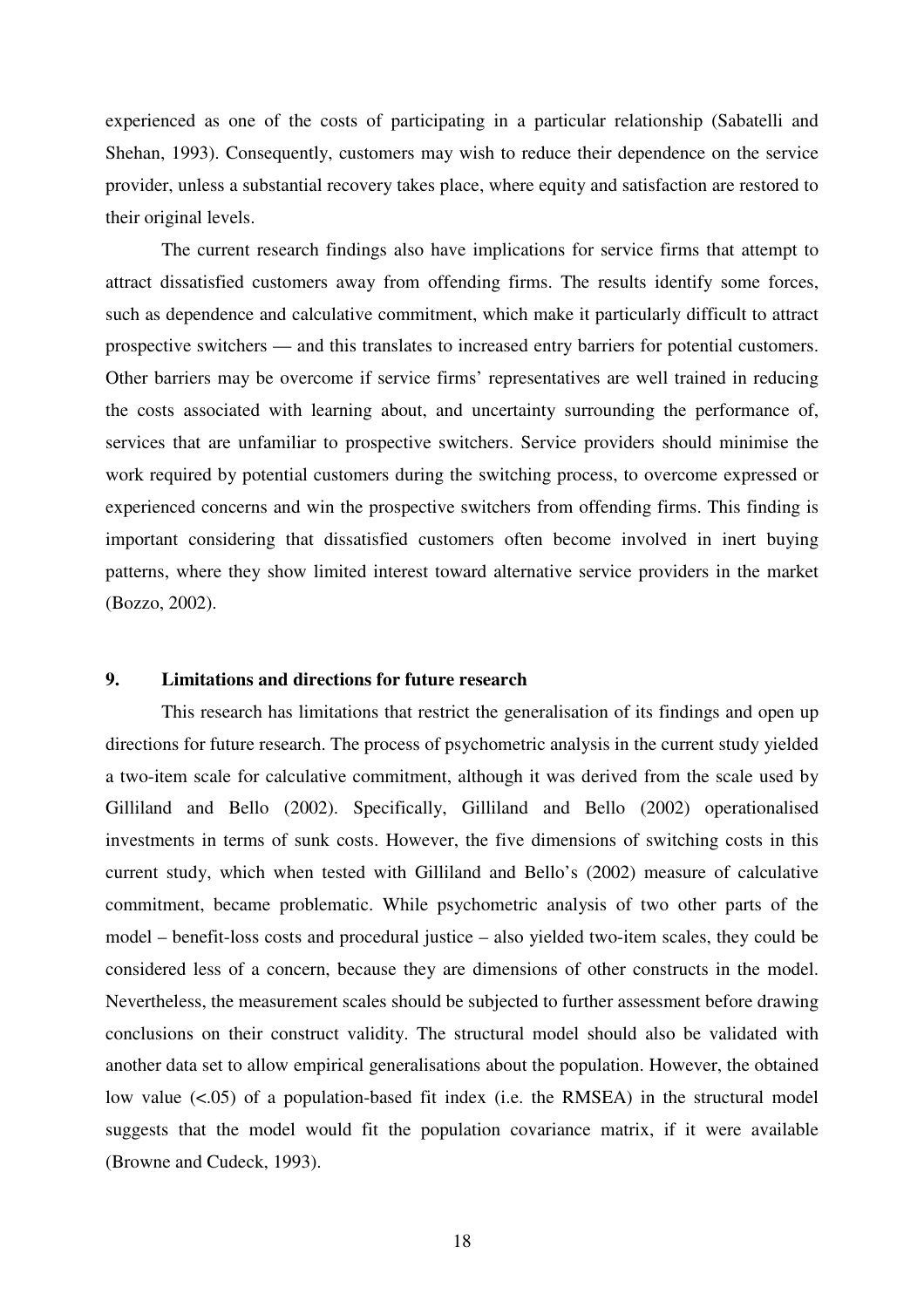The current research is a novel attempt to understand the phenomenon of "why dissatisfied customers stay" in the B2B services sector, however additional variables should be investigated in future. The B2C services literature contains some evidence that customers who perceive themselves as being in a hostage relationship still indicate cognitive trust in a service provider, which acts as a deterrent to the dissolution of the relationship, regardless of the customers' unfavourable perception of the relationship (Colwell and Hogarth-Scott, 2004). Thus, future research could investigate the role of cognitive trust as a predictive deterrent for relationship dissolution within hostage relationships.

A non-linear relationship exists between dissatisfaction levels and customer responses, thus customers may respond differently at different levels of dissatisfaction. Therefore, future research could investigate whether the model of retention varies between customer firms that are mildly dissatisfied and those that are moderately to highly dissatisfied. Switching barriers may vary across service industries, as could their impact on dependence, calculative commitment and repurchase intentions. Therefore, future research could detect important differences that may exist between various service sectors.

This research showed that the alternative outcomes of a customer either ending or continuing a dissatisfactory relationship not only depend on the switching barriers, but also on the essential nature of the relationship such as dependence or calculative commitment, and has a set a foundation for further research concerning the retention of dissatisfied customers.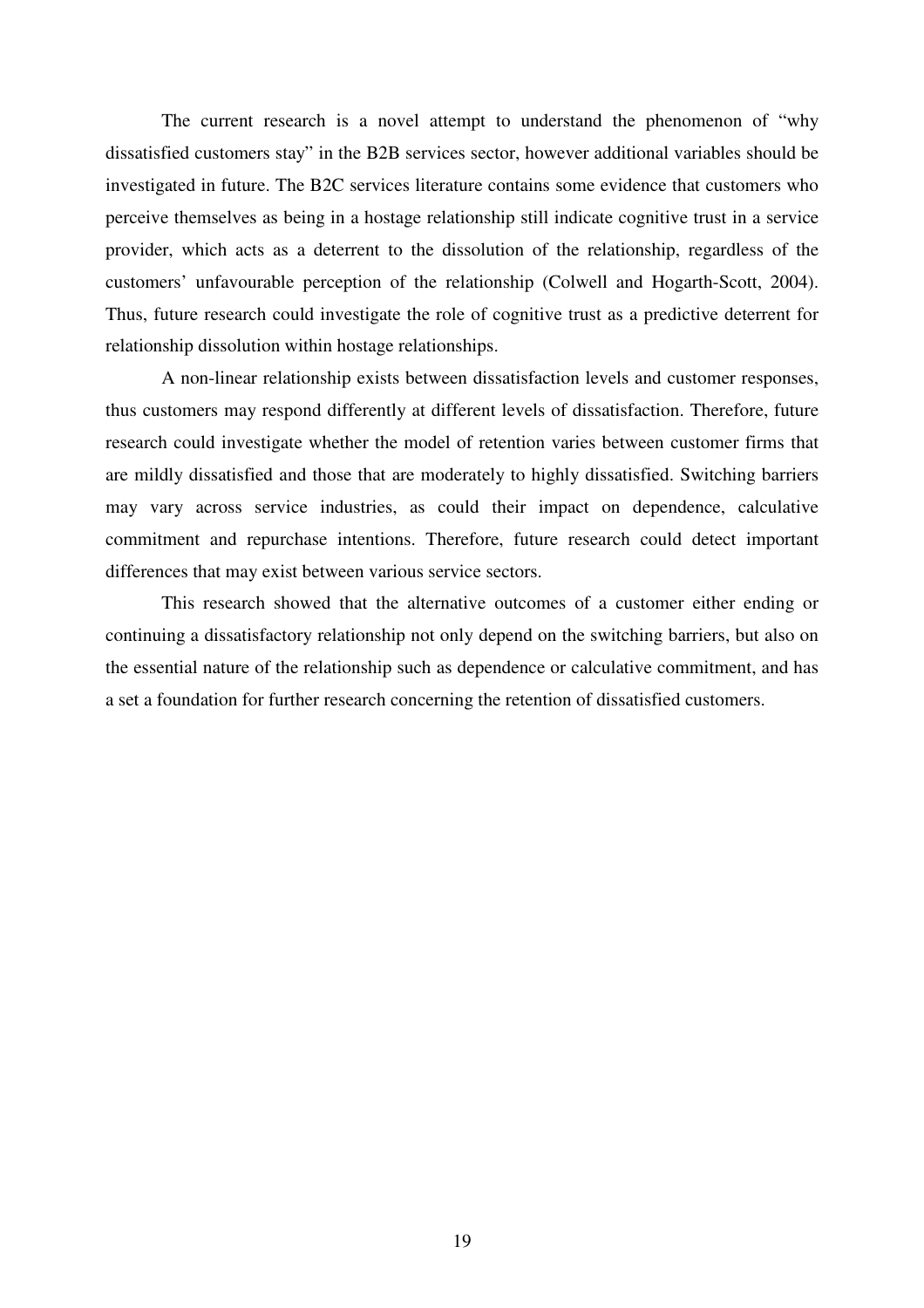#### **References**

- Anderson, J.C. and Gerbing, D.W. (1988), "Structural equation modeling in practice: a review and recommended two-step approach", *Psychological Bulletin*, Vol. 103 No. 3, pp. 411-423.
- Ajzen, I. (1991), "The theory of planned behaviour", *Organizational Behavior and Human Decision Processes*, Vol. 50 No. 2, pp. 179-211.
- Bansal, H.S., Irving, G. and Taylor, S.F. (2004), "A three-component model of customer commitment to service providers", *Journal of the Academy of Marketing Science*, Vol. 32 No. 3, pp. 234-50.
- Becker, H.S. (1960), "Notes on the concept of commitment", *American Journal of Sociology*, Vol. 66 No. 1, pp. 32-42.
- Bennett, R. (2001), *A Study of Brand Loyalty in the Business-to-Business Services Sector*, PhD thesis, School of Management, The University of Queensland.
- Blodgett, J., Hill, D. and Tax, S. (1997), "The effects of distributive, procedural, and interactional justice on postcomplaint behaviour", *Journal of Retailing*, Vol. 73 No. 2, pp. 185-210.
- Bollen, K.A. (1989), *Structural Equations with Latent Variables*, Wiley, New York.
- Bozzo, C. (2002), "Understanding inertia in an industrial context", *Journal of Customer Behavior*, Vol. 1 No. 3, pp. 335-355.
- Browne, M.W. and Cudeck, R. (1993), "Alternate ways of assessing model fit", in Bollen, K.A. and Long, J.S. (Eds.), *Testing Structural Equation Models*, Sage, Newbury Park, California, pp. 136-162.
- Burnham, T.A., Frels, J.K. and Mahajan, V. (2003), "Consumer switching costs: a typology, antecedents, and consequences", *Journal of the Academy of Marketing Science*, Vol. 31 No. 2, pp. 109-126.
- Bunker, M.P. and Ball, D. (2008), "Causes and consequences of grudge-holding in service relationships", *Journal of Services Marketing*, Vol. 22 No. 1, pp. 37-47.
- Campbell, D.T. (1955), "The informant in quantitative research", *American Journal of Sociology*, Vol. 60 No. 4, pp. 339-342.
- Colgate, M. and Norris, M. (2001), "Developing a comprehensive picture of service failure", *International Journal of Service Industry Management*, Vol. 12 No. 3/4, pp. 215-34.
- Colgate, M., Tong, V.T. and Lee C.K. (2007), "Farley JU. Back from the brink: why customers stay", *Journal of Service Research*, Vol. 9 No. 3, pp. 211-28.
- Colwell, S.R. and Hogarth-Scott, S. (2004), "The effect of cognitive trust on hostage relationships", *Journal of Services Marketing*, Vol. 18 No. 5, pp. 384-394.
- de Ruyter, K., Moorman, L. and Lemmink, J. (2001) "Antecedents of commitment and trust in customer-supplier relationships in high technology markets", *Industrial Marketing Management*, Vol. 30 No. 3, pp. 271-286.
- Deutskens, E., de Ruyter, K. and Wetzels, M. (2006), "An assessment of equivalence between online and mail surveys in service research", *Journal of Service Research*, Vol. 8 No. 4, pp. 346-355.
- Drigotas, S.M. and Rusbult, C.E. (1992), "Should I stay or should I go?: A dependence model of breakups", *Journal of Personality and Social Psychology*, Vol. 62 No. 1, pp. 62- 87.
- Emerson, R. (1962), "Power dependence relations", *American Sociological Review*, Vol. 27 No. 1, pp. 31-41.
- Fornell, C. and Larcker, D. (1981), "Evaluating structural equation models with unobservable variables and measurement error", *Journal of Marketing Research*, Vol. 18 No. 1, pp. 39-50.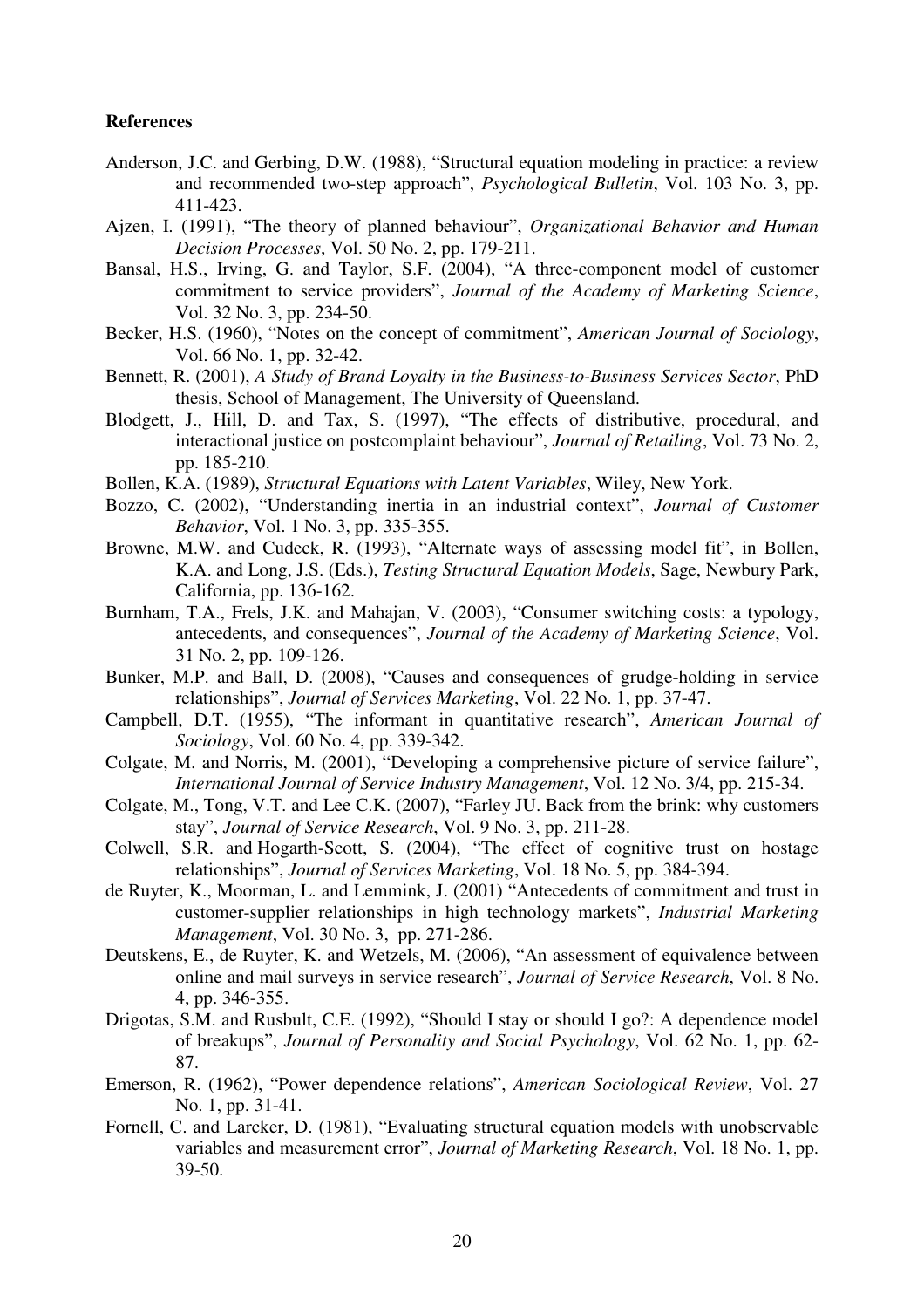- Frazier, G.L. (1983), "Interorganizational exchange behavior: a broadened perspective", *Journal of Marketing*, Vol. 47 No. 4, pp. 68-78.
- Fullerton, G. (2003). When does commitment lead to loyalty. *Journal of Service Research*, Vol. 5 No. 4, pp. 333-344.
- Ganesan, S. (1994), "Determinants of long-term orientation in buyer-seller relationships", *Journal of Marketing*, Vol. 58 No. 2, pp. 1-19.
- Ganesh, J., Arnold, M.J. and Reynolds, K.E. (2000), "Understanding the customer base of service providers: an examination of the differences between switchers and stayers", *Journal of Marketing*, Vol. 64 No. 3, pp. 65-87.
- Gedeon, I.M., Fearne, A. and Poole, N. (2009), "The role of inter-personal relationships in the dissolution of business relationships", *Journal of Business & Industrial Marketing*, Vol. 24 No. 3/4, pp. 218-226.
- Gerbing, D.W. and Anderson, J.C. (1988), "An updated paradigm for scale development incorporating unidimensionality and its assessment", *Journal of Marketing Research*, Vol. 25 No. 2, pp. 186-192.
- Gilliland, D.I. and Bello, D.C. (2002), "Two sides to attitudinal commitment: the effect of calculative and loyalty commitment on enforcement mechanisms in distribution channels", *Journal of the Academy of Marketing Science*, Vol. 30 No. 1, pp. 24-43.
- Goodwin, C. and Ross, I. (1992), "Consumer responses to service failures: influence of procedural and interactional fairness perceptions", *Journal of Business Research*, Vol. 25 No. 2, pp. 149-163.
- Gounaris, S.P. (2005), "Trust and commitment influences on customer retention: insights from business-to-business services", *Journal of Business Research*, Vol. 58 No. 2, pp. 126- 140.
- Heide, J.B. and Weiss, A.M. (1995), "Vendor consideration and switching behavior for buyers in high-technology markets", *Journal of Marketing*, Vol. 59 No. 3, pp. 30-43.
- Hellier, P., Geursen, G., Carr, R. and Rickard, J. (2003) "Customer repurchase intention: a general structural equation model", *European Journal of Marketing*, Vol. 37 No. 11/12, pp. 1762-1800.
- Hoffman, K.D. and Kelley, S.W. (2000) "Perceived justice needs and recovery evaluation: a contingency approach", *European Journal of Marketing*, Vol. 34 No. ¾, pp. 418-432.
- Homburg, C. and Furst, A. (2005), "How organizational complaint handling drives customer loyalty: an analysis of the mechanistic and the organic approach", *Journal of Marketing*, Vol. 69 No. 3, pp. 95-114.
- Huang, L., Cheng, T. and Farn, C. (2007), "The mediating effect of commitment on customer loyalty towards e-brokerages: an enhanced investment model", *Total Quality Management*, Vol. 18 No. 7, pp. 751-770.
- Iacobucci, D. and Ostrom, A.L. (1996), "Commercial and interpersonal relationships: using the structure of interpersonal relationships to understand individual-to-individual, individual-to-firm, and firm-to-firm relationships in commerce", *International Journal of Research in Marketing*, Vol. 13 No. 1, pp. 53-72.
- Johnson, M.P. (1991), "Commitment to personal relationships", in: Jones, W.H. and Perlman, D.W. (Eds.), *Advances in Personal Relationships*, Vol. 3, Jessica Kingsley, London, pp. 117-143.
- Jones, M.A., Mothersbaugh, D.L. and Beatty, S.E. (2000), "Switching barriers and repurchase intentions in services", *Journal of Retailing*, Vol. 76 No. 2, pp. 259-274.
- Jones, M.A., Mothersbaugh, D.L. and Beatty, S.E. (2002), "Why customers stay: measuring the underlying dimensions of services switching costs and managing their differential strategic outcomes", *Journal of Business Research*, Vol. 55 No. 6, pp. 441-450.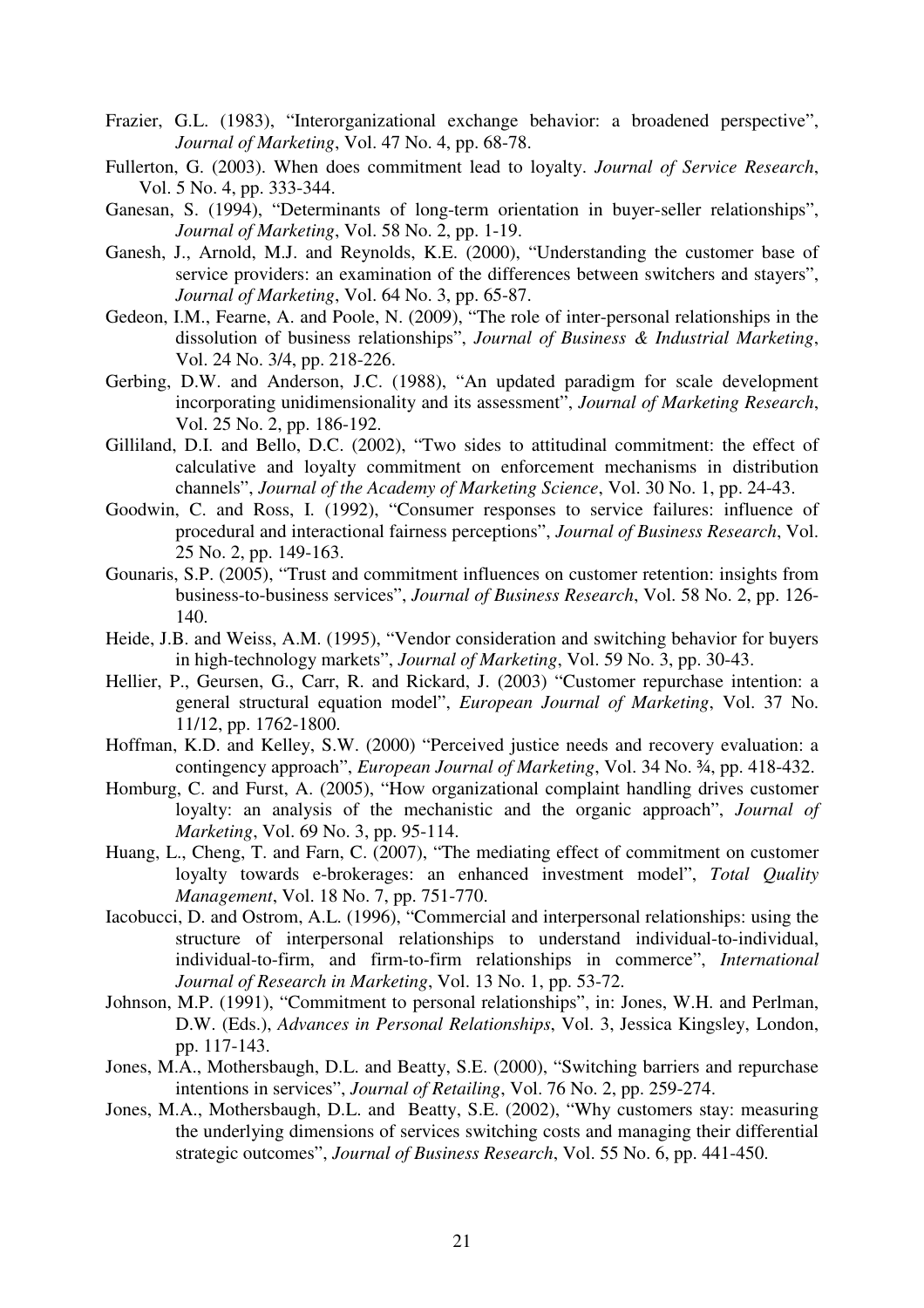- Jones, M.A., Reynolds, K.E., Mothersgbaugh, D.L. and Beatty, S.E. (2007), "The positive and negative effects of switching costs on relational outcomes", *Journal of Service Research*, Vol. 9 No. 4, pp. 335-355.
- Joshi, A.W. and Arnold, S.J. (1998), "How relational norms affect compliance in industrial buying", *Journal of Business Research*, Vol. 41 No. 2, pp. 105-114.
- Keaveney, S. (1995), "Consumer switching behavior in service industries: an exploratory study", *Journal of Marketing*, Vol. 59 No. 2, pp. 71-82.
- Kohli, A. (1989), "Determinants of influence in organizational buying: a contingency approach", *Journal of Marketing*, Vol. 53 No. 3, pp. 50-65.
- Lam, S.Y., Shankar, V., Erramilli, M.K. and Murthy, B. (2004), "Customer value, satisfaction, loyalty, and switching costs: an illustration from a business-to-business service context", *Journal of the Academy of Marketing Science*, Vol. 32 No. 3, pp. 293-311.
- Liu, A.H. (2006), "Customer value and switching costs in business services: developing exit barriers through strategic value management", *Journal of Business & Industrial Marketing*, Vol. 21 No. 1, pp. 30-37.
- Liu, A.H., Leach, M.P. and Bernhardt, K.L. (2005), "Examining customer value perceptions of organizational buyers when sourcing from multiple vendors", *Journal of Business Research*, Vol. 58 No. 5, pp. 559-568.
- Maxham, J.G. and Netemeyer, R.G. (2002), "A longitudinal study of customer evaluations of multiple service failures and recoveries", *Journal of Marketing*, Vol. 66 No. 4, pp. 57-71.
- Montgomery, J.D. (1998), "Toward a role-theoretic conception of embeddedness", *American Journal of Sociology*, Vol. 104 No. 1, pp. 92-125.
- Moorman, C., Zaltman, G. and Deshpande, R. (1992), "Relationships between providers and users of market research: the dynamics of trust within and between organizations", *Journal of Marketing Research*, Vol. 29, No. 3, pp. 314-328.
- Patterson, P.G. (2004), "A contingency model of behavioural intentions in a services context", *European Journal of Marketing*, Vol. 38 No. 9/10, pp. 1304-1315.
- Patterson, P.G., Johnson, L.W. and Spreng, R.A. (1997), "Modeling the determinants of customer satisfaction for B2B professional services", *Journal of the Academy of Marketing Science*, Vol. 25 No. 1, pp. 4-17.
- Patterson, P.G. and Smith, T. (2003), "A cross cultural study of switching barriers and propensity to stay with service providers", *Journal of Retailing*, Vol. 79 No. 2, pp. 107-120.
- Pennings, J.M. (1979), "Coordination between strategically interdependent organizations", in Nystrom, P. and Starbuck, W. (eds.), *Handbook of Organizational Design,* Elsevier, Amsterdam.
- Phillips, L.W. (1981), "Assessing measurement error in key informant reports: a methodological note on organizational analysis in marketing", *Journal of Marketing Research*, Vol. 18 No. 4, pp. 395-415.
- Ping, R.A. (1997), "Voice in business-to-business relationships: cost-of-exit and demographic antecedents", *Journal of Retailing*, Vol. 73 No. 2, pp. 261-281.
- Ping, R.A. (1999), "Unexplored antecedents of exiting in a marketing channel", *Journal of Retailing*, Vol 75 No 2, pp. 218-241.
- Prasongsukarn, K. (2005), *The Impact of Cultural Value Orientation on Customer Perceptions of Post-Recovery Service Satisfaction in an Eastern Context*, PhD thesis, School of Marketing, University of New South Wales.
- Price, L.L. and Arnould, E.J. (1999), "Commercial friendships: service provider-client relationships in context", *Journal of Marketing*, Vol. 63 No. 4, pp. 38-56.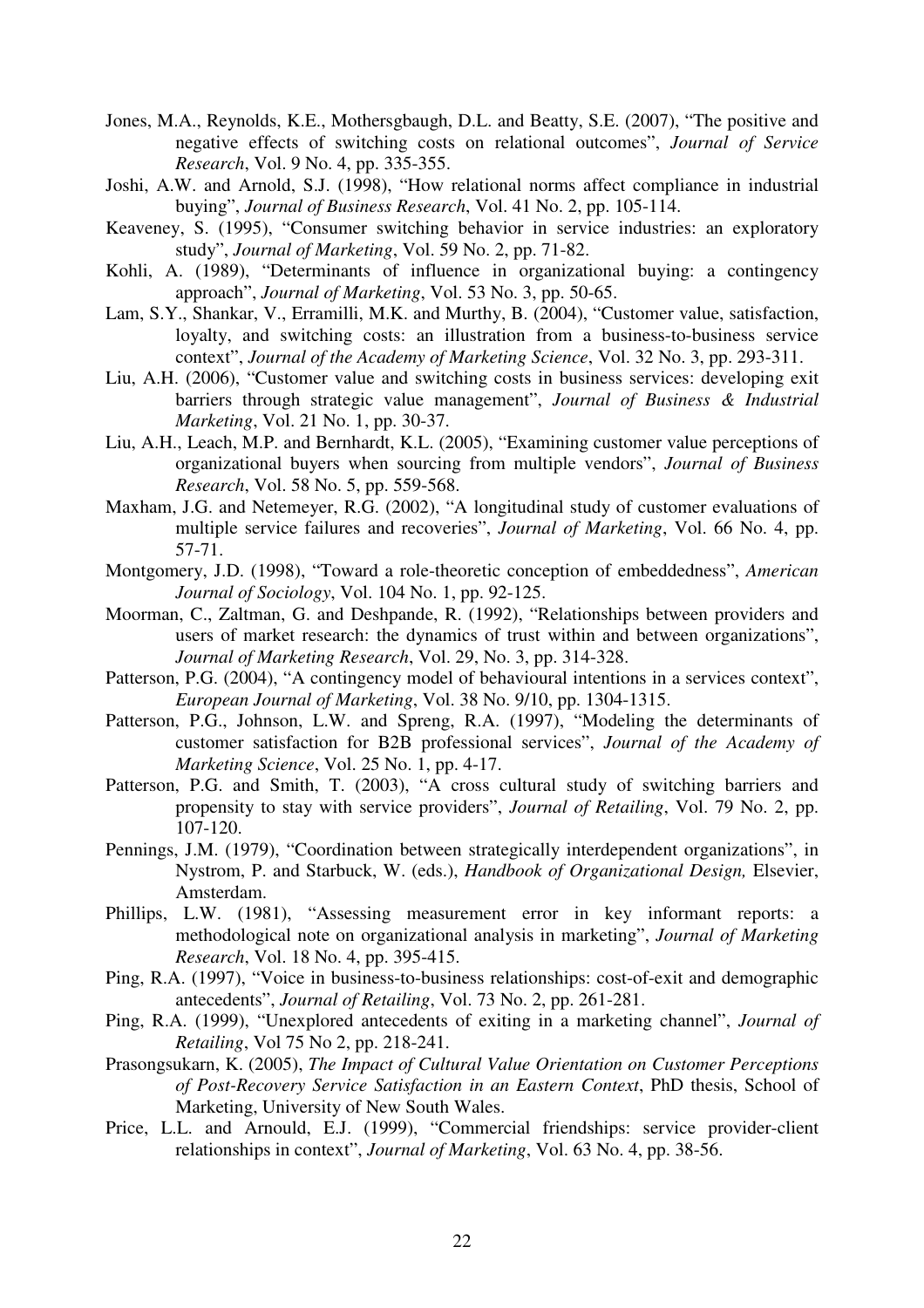- Rauyruen, P. and Miller, K.E. (2007), "Relationship quality as a predictor of B2B customer loyalty", *Journal of Business Research*, Vol. 60 No. 1, pp. 21-31.
- Reichheld, F.W. and Sasser, W.E. (1990), "Zero defections: quality comes to services", *Harvard Business Review*, Vol. 68 No. 5, pp. 105-110.
- Rokkan, A.I., Heide, J.B. and Wathne, K.H. (2003), "Specific investments in marketing relationships: expropriation and bonding effects", *Journal of Marketing Research*, Vol. 40 No. 2, pp. 210-224.
- Roos, I., Edvardsson, B. and Gustafsson, A. (2004), "Customer switching patterns in competitive and non-competitive service industries", *Journal of Service Research*, Vol. 6 No. 3, pp. 256-271.
- Rundle-Thiele, S. and Bennett, R. (2001), "A brand for all seasons? a discussion of brand loyalty approaches and their applicability for different markets", *Journal of Product & Brand Management*, Vol. 10 No. 1, pp. 25-37.
- Rusbult, C.E., Martz, J.M. and Agnew, C.R. (1998), "The investment model scale: measuring commitment level, satisfaction level, quality of alternatives, and investment size", *Personal Relationships*, Vol. 5, pp. 357-391.
- Rusbult, C.E., Zembrodt, I.M. and Gunn, L.K. (1982), "Exit, voice, loyalty, and neglect: responses to dissatisfaction in romantic involvement", *Journal of Personality and Social Psychology*, Vol 43 No 6, pp. 1230-1242.
- Sabatelli, R.M. and Shehan, C. (1993), "Exchange and resource theories", in Boss, P., Doherty, W., LaRossa, R., Schuum, W. and Steinmetz, S. (eds.), *Sourcebook of Family Theories and Methods,* Plenum Press, New York.
- Samuelsen, B. and Sandvik, K. (1997), "The concept of customer loyalty" in Arnott, D. and Bridgewater, S. (Eds.), *26th EMAC Conference Proceedings. Marketing: Progress, Prospects and Perspectives*, Warwick Business School, University of Warwick, Coventry, Vol. 3, pp. 1122-1140.
- Smith, A., Bolton, R. and Wagner, J. (1999), "A model of customer satisfaction with service encounters involving failure and recovery", *Journal of Marketing Research*, Vol 36 No 3, pp. 356-372.
- Seabright, M.A., Levinthal, D.A. and Fichman, M. (1992), "Role of individual attachments in the dissolution of interorganizational relationships", *Academy of Management Journal*, Vol. 35, No. 1, pp. 122-160.
- Sweeney, J. and Swait, J. (2008), "The effects of brand credibility on customer loyalty", *Journal of Retailing and Consumer Services*, Vol. 15 No. 3, pp. 179-193.
- Sweeney, J. and Webb, D.A. (2007), "How functional, psychological, and social relationship benefits influence individual and firm commitment to the relationship", *Journal of Business & Industrial Marketing*, Vol. 22 No. 7, pp. 474-488.
- Tahtinen, J. and Vaaland, T. (2006), "Business relationships facing the end: why restore them?", "Journal of Business & Industrial Marketing" Vol. 21 No. 1, pp. 14-23.
- Tax, S.S., Brown, S.W. and Chandrashekaran, M. (1998), "Customer evaluations of service complaint experiences: implications for relationship marketing", *Journal of Marketing*, Vol. 62 No. 2, pp. 60-76.
- Tuominen, P. and Kettunen, U. (2003), "To fade or not to fade? That is the question in customer relationships, too", *Managing Service Quality*, Vol. 13 No. 2, pp. 112-123.
- Venetis, K.A. and Ghauri, P.N. (2004), "Service quality and customer retention: building longterm relationships", *European Journal of Marketing*, Vol. 38 No. 11/12, pp. 1577- 1598.
- Wathne, K.H., Biong, H. and Heide, J.B. (2001), "Choice of supplier in embedded markets: relationship and marketing program effects", *Journal of Marketing*, Vol. 65 No. 2, pp. 54-66.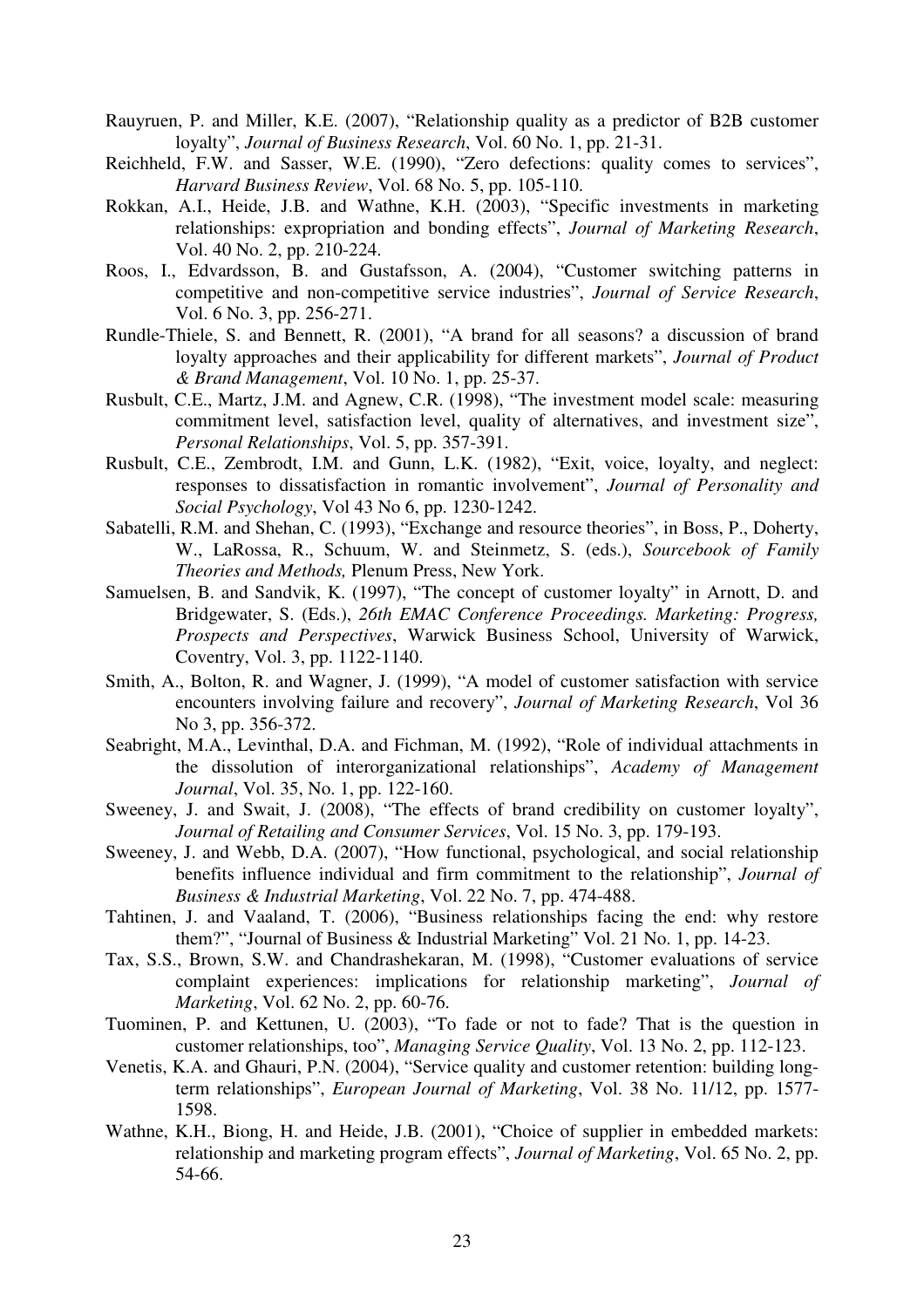- Wetzels, M., de Ruyter, K. and van Birgelen, M. (1998), "Marketing service relationships: the role of commitment", *Journal of Business & Industrial Marketing*, Vol. 13 No. 3/4, pp. 406-423.
- Wilson, D.T. (1995), "An integrated model of buyer-seller relationships", *Journal of the Academy of Marketing Science*, Vol. 23 No. 4, pp. 335-345.
- Wilson, D.T. and Mummalaneni, V. (1986), "Bonding and commitment in supplier relationships: a preliminary conceptualization", *Industrial Marketing and Purchasing*, Vol. 1 No. 3, pp. 44-58.
- Wölfl, A. (2005), "The service economy in OECD countries", *STI Working Paper 2005/3*, Statistical Analysis of Science, Technology and Industry, France.
- Yanamandram, V. and White, L. (in press), Why do some business relationships persist despite dissatisfaction? A social exchange review, *Asia Pacific Management Review*.
- Yanamandram, V. K. and White, L. (2006), "Switching barriers in business-to-business services: a qualitative study. *Journal of Service Management,* Vol 17 No 2, pp. 158- 192
- Yen, Y.Z. and Horng, D.J. (2010), "Effects of satisfaction, trust and alternative attractiveness on switching intentions in industrial customers", *International Journal of Management and Enterprise Development*, Vol. 8 No. 1, pp. 82-101.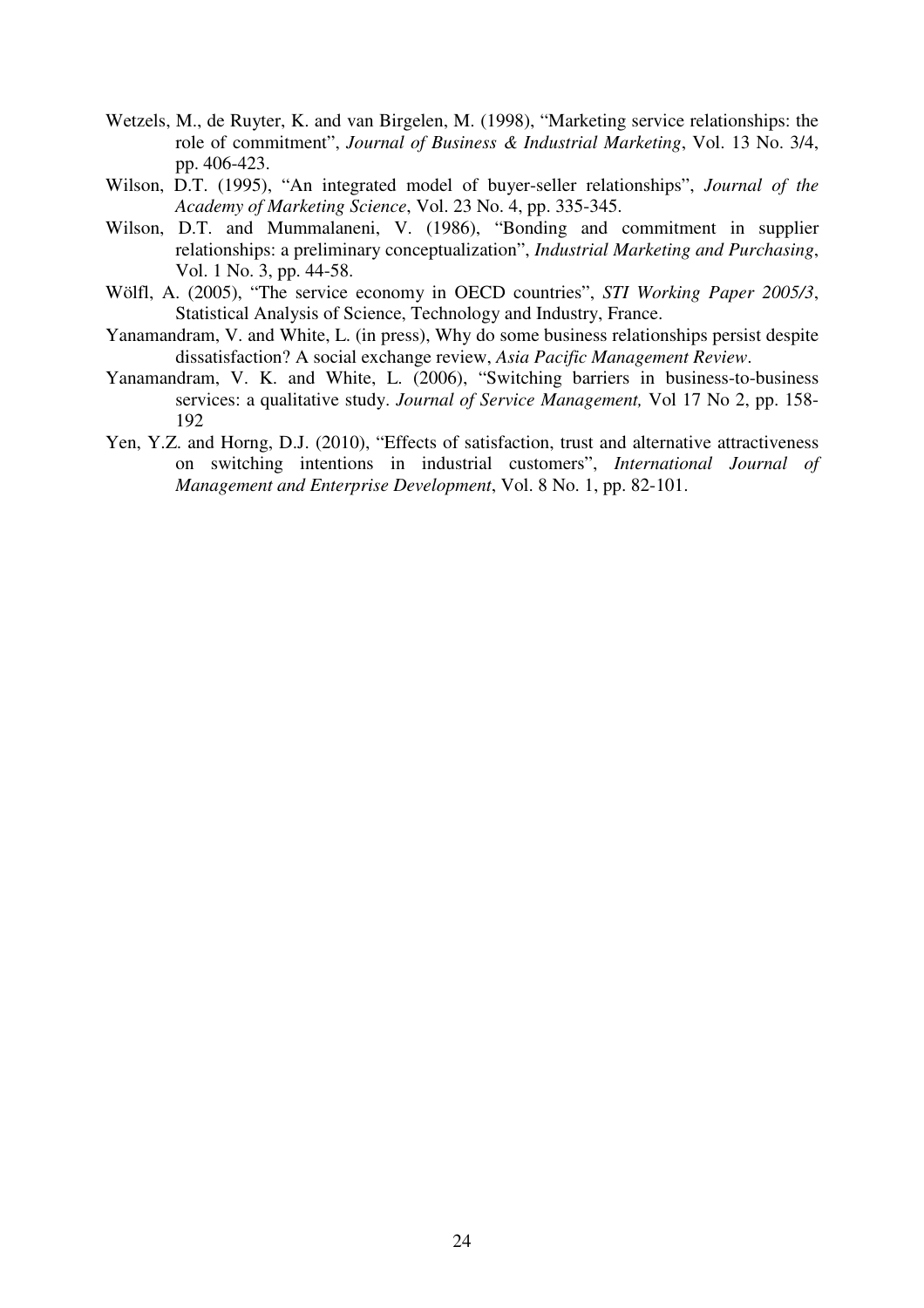## **Table 1. Confirmatory factor analysis properties**

| <b>Factor and Item</b>                                                                                                   | $S.F.L^a$ | C.R. <sup>b</sup> | V.E. <sup>c</sup> | Source of scale item     |
|--------------------------------------------------------------------------------------------------------------------------|-----------|-------------------|-------------------|--------------------------|
| <b>Distributive Justice</b>                                                                                              |           | 0.844             | 0.643             | Burnham et al. (2003)    |
| In resolving our complaint(s), the service provider gave us exactly what we needed.                                      | .822      |                   |                   | Tax et al. (1998)        |
| We got what we deserved from the complaint(s).                                                                           | .782      |                   |                   | Tax et al. (1998)        |
| The compensation we received from our service provider, in response to our complaint(s), was fair.                       | .802      |                   |                   | Tax et al. (1998)        |
| <b>Procedural Justice</b>                                                                                                |           | 0.869             | 0.77              |                          |
| The service provider responded quickly to our complaint(s).                                                              | .799      |                   |                   | Blodgett at al. (1997)   |
| The company's complaint(s) handling procedure was fair.                                                                  | .949      |                   |                   | Homburg and Furst (2005) |
| <b>Interactional Justice</b>                                                                                             |           | 0.91              | 0.717             |                          |
| The employee(s) of the service provider seem to be interested in our problem(s).                                         | .787      |                   |                   | Homburg and Furst (2005) |
| We felt treated politely during interactions with the employee(s) of the service provider when<br>handling complaint(s). | .818      |                   |                   | Homburg and Furst (2005) |
| The employee(s) of the service provider were very keen to solve our problem(s).                                          | .901      |                   |                   | Homburg and Furst (2005) |
| The behaviour of the employee(s) of the service provider during complaint(s) handling was fair.                          | .875      |                   |                   | Homburg and Furst (2005) |
| <b>Benefit-Loss Costs</b>                                                                                                |           | 0.804             | 0.673             |                          |
| By continuing to use the same service provider, we receive certain benefits that we would not                            | .820      |                   |                   | Jones et al. (2002)      |
| receive if we switched to a new one.                                                                                     |           |                   |                   |                          |
| Our service provider provides us with particular privileges we would not receive elsewhere.                              | .820      |                   |                   | Jones et al. (2002)      |
| <b>Economic-Risk Costs</b>                                                                                               |           | 0.874             | 0.699             |                          |
| Switching to a new service provider will probably result in unexpected hassle.                                           | .794      |                   |                   | Burnham et al. (2003)    |
| We worry that the service offered by other service providers won't work as well as expected.                             | .879      |                   |                   | Burnham et al. (2003)    |
| We are not sure what the level of service would be if we switched to a new service provider.                             | .833      |                   |                   | Jones et al. (2002)      |
| <b>Evaluation Costs</b>                                                                                                  |           | 0.893             | 0.736             |                          |
| We cannot afford the time to obtain the information to fully evaluate other service providers.                           | .800      |                   |                   | Burnham et al. (2003)    |
| Comparing our current service provider with potential service providers takes too much effort, even                      | .924      |                   |                   | Burnham et al. (2003)    |
| when we have the information.                                                                                            |           |                   |                   |                          |
| Analysing the information on alternative service providers takes too much time.                                          | .845      |                   |                   | New item                 |
| <b>Learning Costs</b>                                                                                                    |           | 0.92              | 0.794             |                          |
| Learning to use the features offered by a new service provider would take time.                                          | .912      |                   |                   | Burnham et al. (2003)    |
| If we switched from our current service provider, we would have to learn the new service                                 | .912      |                   |                   | Jones et al. (2002)      |
| provider's systems.                                                                                                      |           |                   |                   |                          |
| Getting used to how a new service provider works would be difficult.                                                     | .847      |                   |                   | Burnham et al. (2003)    |
| <b>Sunk costs</b>                                                                                                        |           | 0.897             | 0.813             |                          |
| We have put a considerable amount of time into building and maintaining the relationship with our                        | .849      |                   |                   | Jones et al. (2002)      |
| current service provider.                                                                                                |           |                   |                   |                          |
| A lot of effort has gone into building and maintaining the relationship with the current service                         | .951      |                   |                   | Ping (1993)              |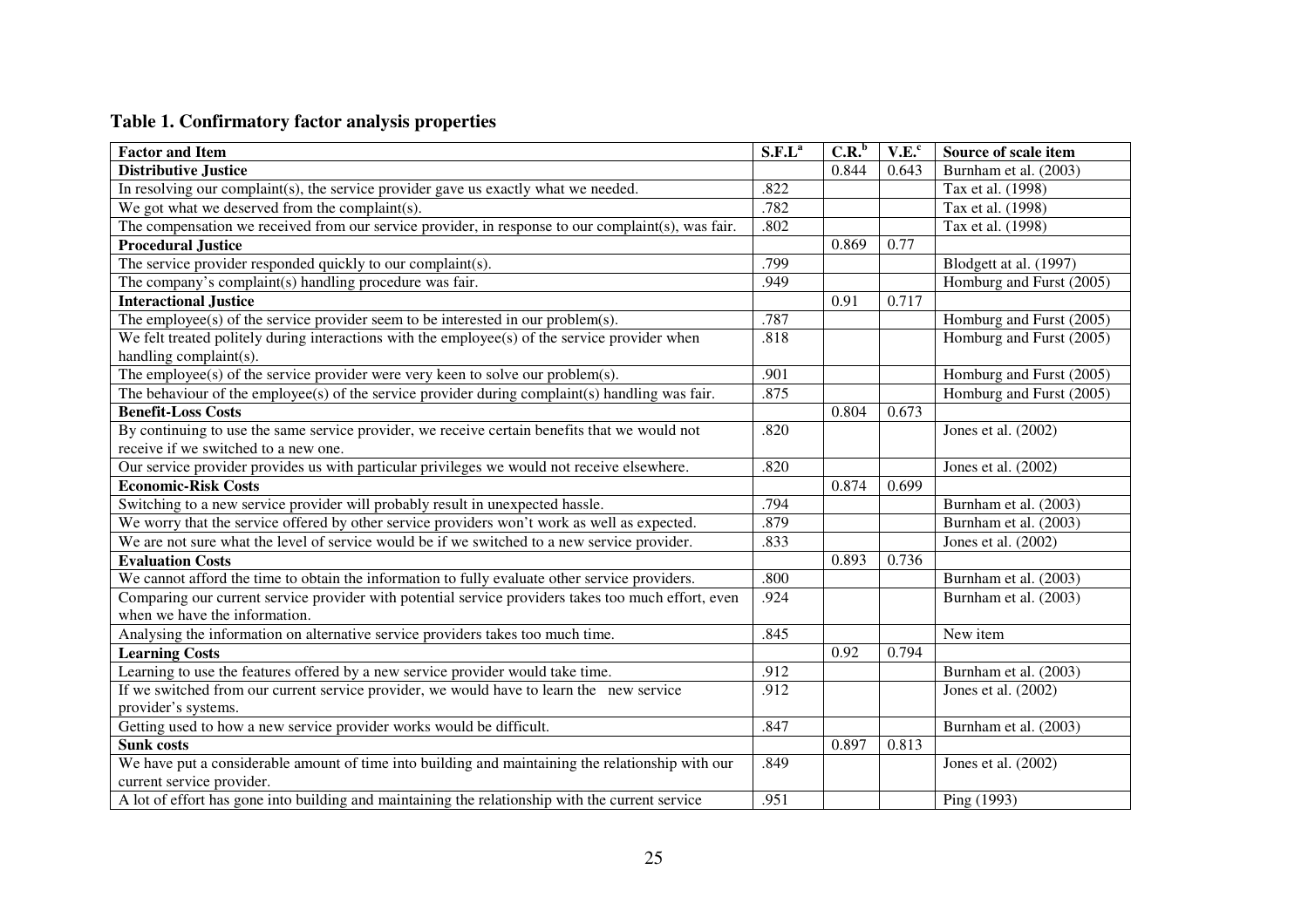| provider.                                                                                            |      |       |       |                            |
|------------------------------------------------------------------------------------------------------|------|-------|-------|----------------------------|
| <b>Interpersonal Relationships</b>                                                                   |      | 0.926 | 0.807 |                            |
| I have personally developed a friendship with at least one salesperson of the service provider.      | .848 |       |       | Jones et al. (2002)        |
| At least one salesperson of the service provider is familiar with me personally.                     | .897 |       |       | Jones et al. (2002)        |
| I have personally developed a good rapport with at least one sales person of the service provider.   | .947 |       |       | New item                   |
| <b>Attractiveness of Alternatives</b>                                                                |      | 0.906 | 0.764 |                            |
| If we needed to change service providers, there are other good service providers to choose from.     | .855 |       |       | Jones et al. (2002)        |
| Compared to this service provider, there are other service providers with which we would probably    | .913 |       |       | Jones et al. (2002)        |
| be more satisfied.                                                                                   |      |       |       |                            |
| Compared to this service provider, there are other service providers with which we would do          | .852 |       |       | New item                   |
| business.                                                                                            |      |       |       |                            |
| <b>Satisfaction with Complaint-Handling</b>                                                          |      | 0.935 | 0.828 |                            |
| Overall, how do you feel about your service provider's handling of the problem(s)?                   |      |       |       |                            |
| Very Dissatisfied ******* Very Satisfied                                                             | .866 |       |       | Prasongsukarn (2005)       |
| *******<br>Did a Poor Job<br>Did a Good Job                                                          | .928 |       |       | Prasongsukarn (2005)       |
| *******<br>Unhappy<br>Happy                                                                          | .933 |       |       | Prasongsukarn (2005)       |
| <b>Dependence</b>                                                                                    |      | 0.921 | 0.796 |                            |
| This service provider is crucial to our future performance.                                          | .881 |       |       | Ganesan (1994)             |
| We are dependent on this service provider.                                                           | .915 |       |       | Ganesan (1994)             |
| This service provider is important to our business.                                                  | .880 |       |       | Ganesan (1994)             |
| <b>Calculative Commitment</b>                                                                        |      | 0.876 | 0.781 |                            |
| Even if we wanted to shift business away from this service provider, we couldn't because our losses  | .804 |       |       | Gilliland and Bello (2002) |
| would be significant.                                                                                |      |       |       |                            |
| We need to keep working with this service provider since leaving would create hardship for our       | .957 |       |       | Gilliland and Bello (2002) |
| business.                                                                                            |      |       |       |                            |
| <b>Repurchase Intentions</b>                                                                         |      | 0.892 | 0.735 |                            |
| Even though problem(s) occurred, we will still purchase a service from our current service provider. | .763 |       |       | New item                   |
| We are reluctant to discontinue our current service provider as a source of supply.                  | .879 |       |       | New item                   |
| We intend to continue purchasing services from our current service provider.                         | .922 |       |       | New item                   |

Note: All are statistically significant,  $p < 0.001$ ; n = 376

All items include seven-point Likert-type scale responses, with the exception of satisfaction with complaint handling

<sup>a</sup> Standardized factor loadings<br>
<sup>b</sup> Construct reliability<br>
<sup>c</sup> Variance extracted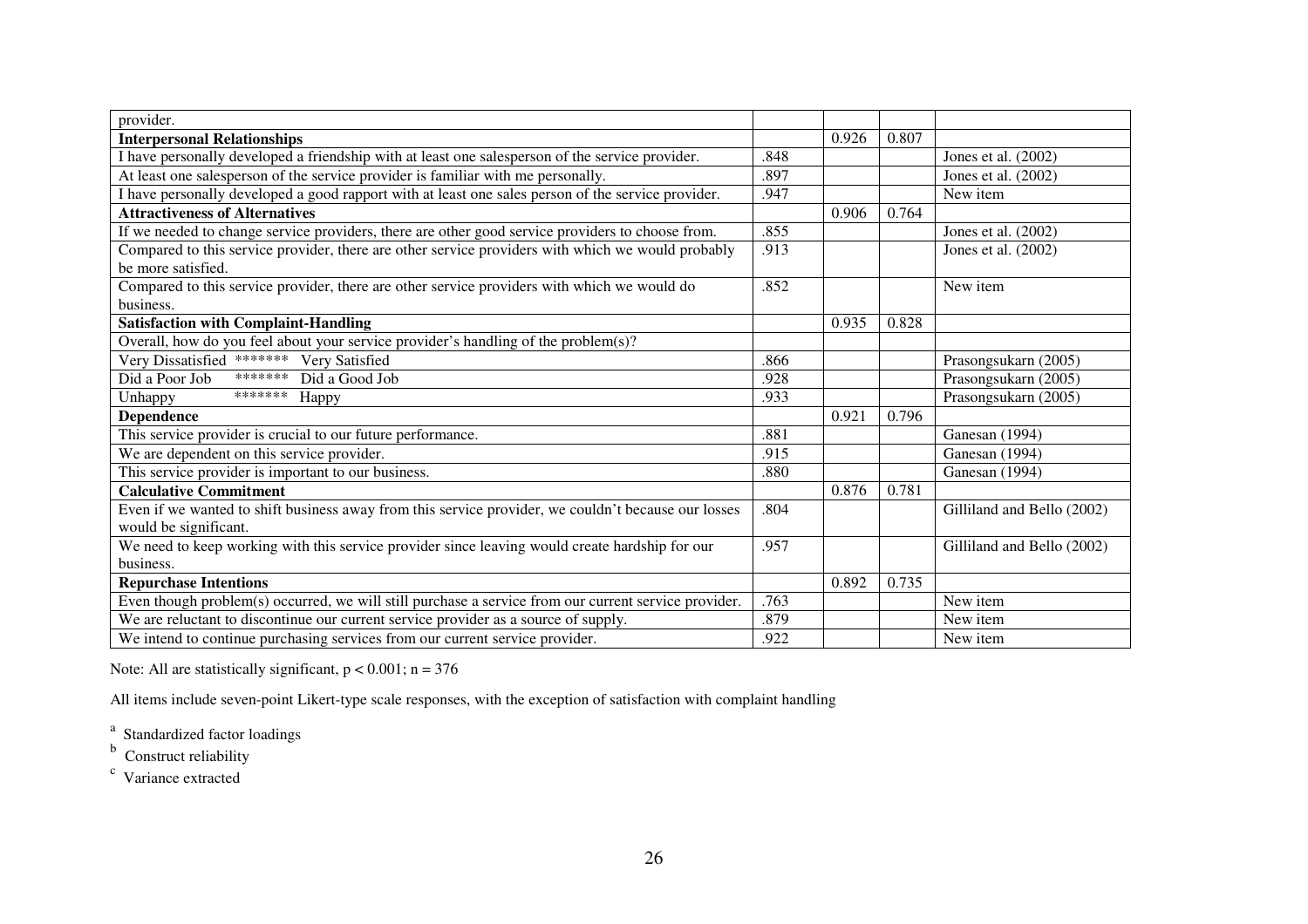|                  | Variable               | 1        | $\overline{2}$ | $\mathbf{3}$ | 4         | 5        | 6        | 7        | 8        | 9 <sup>°</sup> | 10      | 11       | 12       | 13       | 14    |
|------------------|------------------------|----------|----------------|--------------|-----------|----------|----------|----------|----------|----------------|---------|----------|----------|----------|-------|
| $\mathbf{1}$     | Distributive_Justice   | 1.000    |                |              |           |          |          |          |          |                |         |          |          |          |       |
| $\boldsymbol{2}$ | Procedural_Justice     | $.633**$ | 1.000          |              |           |          |          |          |          |                |         |          |          |          |       |
| $\mathbf{3}$     | Interactional_Justice  | .477**   | $.661**$       | .000         |           |          |          |          |          |                |         |          |          |          |       |
| $\boldsymbol{4}$ | BenefitLoss_Costs      | $.290**$ | $.175***$      | $.251**$     | 1.000     |          |          |          |          |                |         |          |          |          |       |
| $5\overline{)}$  | EconomicRisk_Costs     | $-.033$  | .025           | $.115*$      | $.279**$  | 1.000    |          |          |          |                |         |          |          |          |       |
| 6                | Evaluation_Costs       | .015     | .044           | .048         | $.201**$  | $.506**$ | 1.000    |          |          |                |         |          |          |          |       |
| $\overline{7}$   | Learning_Costs         | $.155**$ | $.132**$       | $.127**$     | $.211**$  | .481**   | $.472**$ | 1.000    |          |                |         |          |          |          |       |
| 8                | Sunk Costs             | $.192**$ | $.163**$       | $.228*$      | $.265***$ | $.220**$ | $.132**$ | $.304**$ | 1.000    |                |         |          |          |          |       |
| 9                | Interpersonal_Relation | $.284**$ | $.230**$       | $.247**$     | $.221**$  | .038     | .060     | $.246**$ | .466**   | 1.000          |         |          |          |          |       |
| 10               | Alternative Attr       | $-.059$  | .030           | $.109*$      | $-.055$   | .035     | $-.005$  | $-.007$  | .286**   | .024           | 1.000   |          |          |          |       |
| 11               | Complaint_Satisfaction | $.636**$ | $.651**$       | .599**       | $.167**$  | .001     | $-.010$  | $.127**$ | $.158**$ | $.266**$       | $-.060$ | 1.000    |          |          |       |
| 12               | Dependence             | .061     | .057           | .059         | $.335**$  | $.219**$ | $.114*$  | $.196**$ | $.374**$ | $.229**$       | .022    | .017     | 1.000    |          |       |
| 13               | Calculative_Commit     | $.134**$ | .041           | .057         | $.347**$  | $.248**$ | $.300**$ | $.380**$ | $.372**$ | $.168**$       | $-.026$ | .005     | $.446**$ | 1.000    |       |
| 14               | Repurchase_Intentions  | $.250**$ | $.282**$       | $.293**$     | $.443**$  | $.353**$ | $.274**$ | $.334**$ | $.321**$ | $.178**$       | $-.033$ | $.212**$ | $.366**$ | $.358**$ | 1.000 |
|                  |                        |          |                |              |           |          |          |          |          |                |         |          |          |          |       |
|                  | <b>Mean</b>            | 2.871    | 3.173          | 3.595        | 3.544     | 4.674    | 4.043    | 4.12     | 4.275    | 3.562          | 4.664   | 3.196    | 4.194    | 3.465    | 4.046 |
|                  | <b>SD</b>              | 1.252    | 1.405          | 1.327        | 1.535     | 1.383    | 1.419    | 1.422    | 1.452    | 1.691          | 1.254   | 1.313    | 1.586    | 1.51     | 1.284 |

#### **Table 2. Bivariate Correlations, Means and Standard Deviations (SD)**

**Key to Variables**: Distributive\_Justice = Distributive Justice; Procedural\_Justice = Procedural Justice; Interactional\_Justice = Interactional Justice; BenefitLoss\_Costs = Benefit-Loss Costs; EconomicRisk\_Costs = Economic-Risk Costs; Evaluation\_Costs = Evaluation Costs; Learning\_Costs = Learning Costs; Sunk\_Costs = Sunk Costs; Interpersonal\_Relation = Interpersonal Relationships; Alternative\_Attr = Attractiveness of Alternatives; Complaint\_Satisfaction = Satisfaction with Complaint-Handling; Dependence = Dependence; Calculative\_Commit = Calculative Commitment; Repurchase\_Intentions = Repurchase intentions.

\* Correlation significant at p < .05 (one-tailed test); \*\*Correlation significant at p < .01 (one-tailed test)